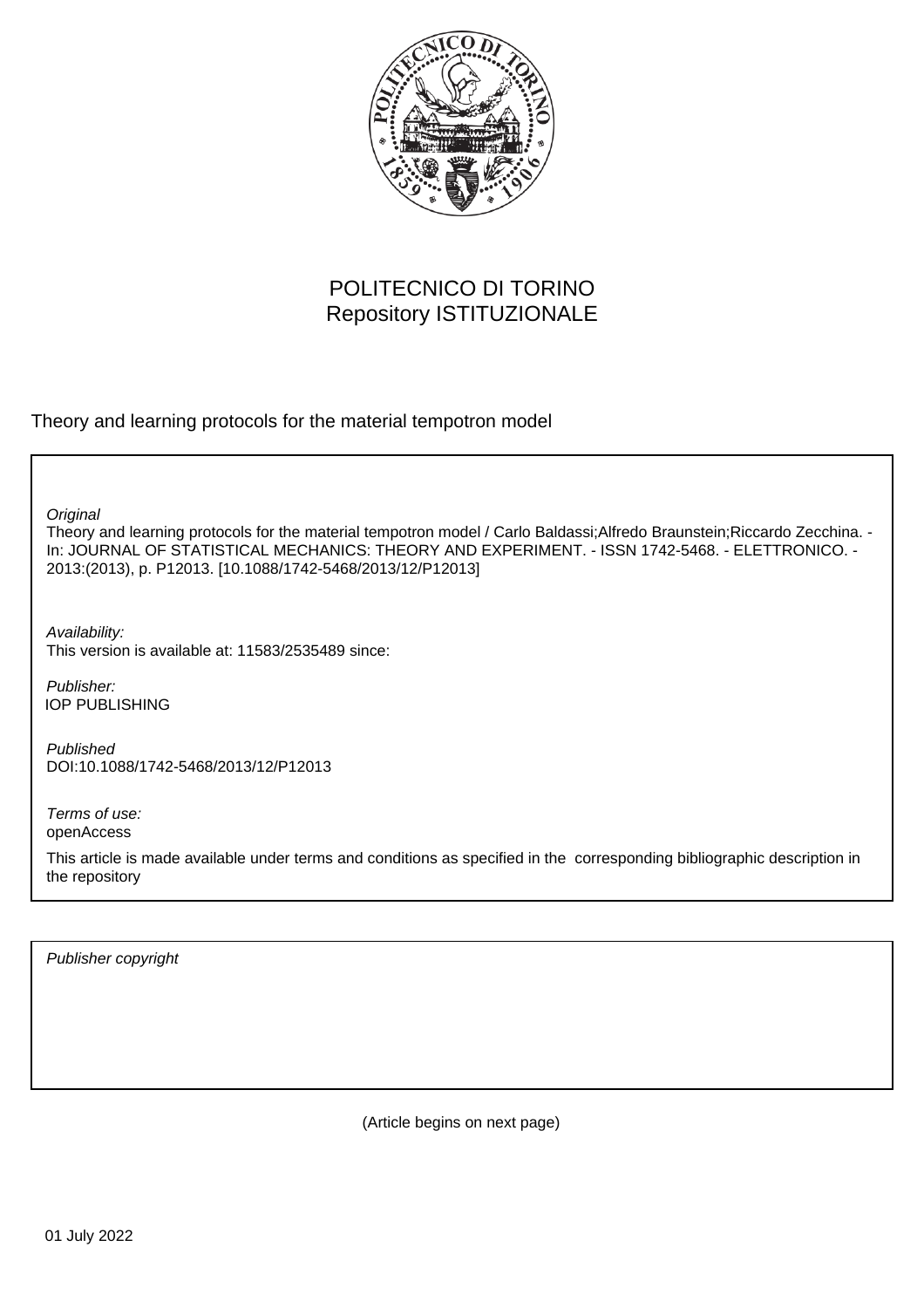## Theory and learning protocols for the material tempotron model

Carlo Baldassi,<sup>1,2</sup> Alfredo Braunstein,<sup>1,2,3</sup> and Riccardo Zecchina<sup>1,2,3</sup>

<sup>1</sup>DISAT and Center for Computational Sciences, Politecnico di Torino, Corso Duca degli Abruzzi 24, 10129 Torino, Italy

 $^{2}$ Human Genetics Foundation, Via Nizza 52, 10126 Torino, Italy

<sup>3</sup>Collegio Carlo Alberto, Via Real Collegio 30, 10024 Moncalieri, Italy

# Abstract

Neural networks are able to extract information from the timing of spikes. Here we provide new results on the behavior of the simplest neuronal model which is able to decode information embedded in temporal spike patterns, the so called tempotron [1]. Using statistical physics techniques we compute the capacity for the case of sparse, time-discretized input, and "material" discrete synapses, showing that the device saturates the information theoretic bounds with a statistics of output spikes that is consistent with the statistics of the inputs. We also derive two simple and highly efficient learning algorithms which are able to learn a number of associations which are close to the theoretical limit. The simplest versions of these algorithms correspond to distributed on-line protocols of interest for neuromorphic devices, and can be adapted to address the more biologically relevant continuous-time version of the classification problem, hopefully allowing for the understanding of some aspects of synaptic plasticity.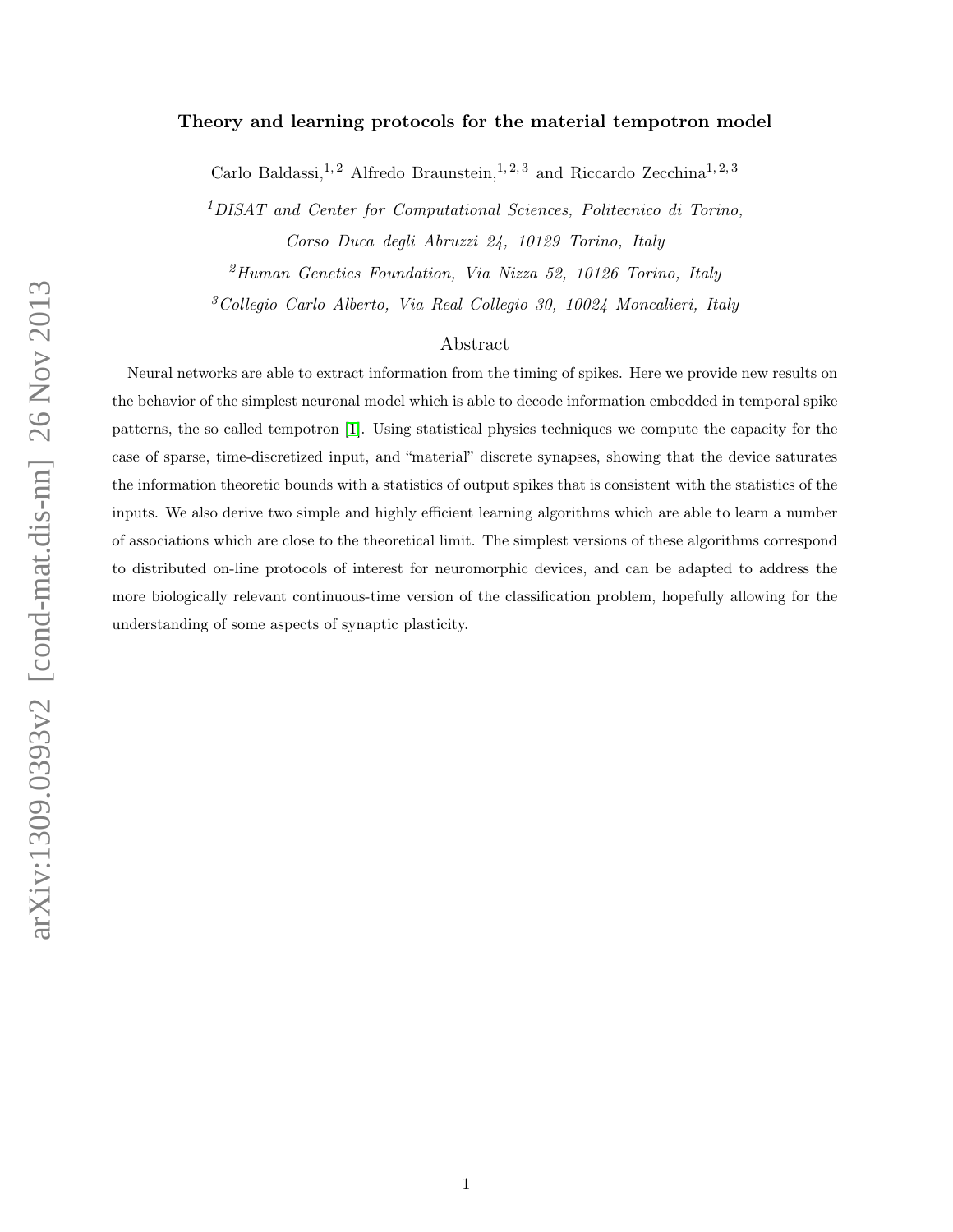#### Contents

|  | I. Introduction                                                    | $\overline{2}$ |
|--|--------------------------------------------------------------------|----------------|
|  | II. Theoretical analysis                                           | $5\,$          |
|  | A. Replica theory                                                  | $5\,$          |
|  | B. Cavity method                                                   | $\overline{7}$ |
|  | III. Solving single instances: learning algorithms                 | 10             |
|  | A. Reinforced Belief Propagation                                   | 10             |
|  | B. Simplified BP-inspired scheme                                   | 12             |
|  | C. Generality of the discrete-time model                           | 14             |
|  | <b>IV.</b> Conclusions                                             | 15             |
|  | V. Appendix: statistical physics analysis and replica calculations | 15             |
|  | A. Entropy                                                         | 15             |
|  | B. Distribution of output spikes                                   | 22             |
|  | C. Structure of the internal representations                       | 23             |
|  | VI. Appendix: time discretization                                  | 25             |
|  | A. Modified BP-inspired learning scheme for continuous inputs      | 25             |
|  | B. Pattern time-discretization                                     | 25             |
|  | References                                                         | 26             |

# I. INTRODUCTION

Recent studies concerning learning processes in neural circuits have highlighted the role of spike timing and synchrony (e.g. in sensory systems [2–5]), leading to a view of the learning devices as a class of time coincidence detectors of a limited number of spikes (at least under certain circumstances). These observations are at the root of several fundamental questions concerning neural coding, the most important one possibly being how do neurons learn to recognize multiple spatiotemporal patterns.

A very stimulating contribution in this field has been the recent introduction by Gutig and Sompolinsky [1] of a perceptron-like model neuron which is able to process spatio-temporal patterns, the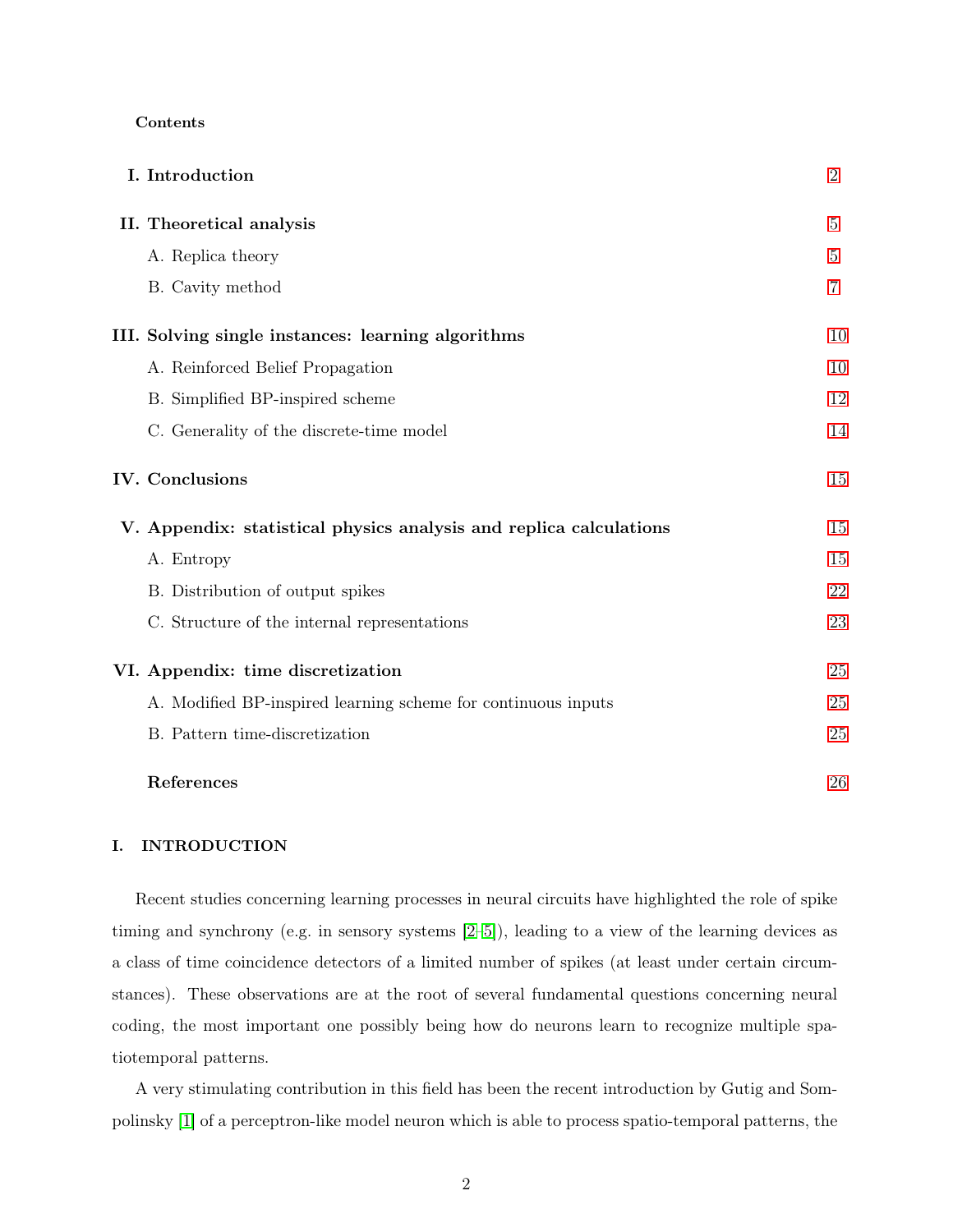so called tempotron. In spite of its simplicity, such a device is capable of decoding the information contained in the synchrony of spike patterns through a relatively simple supervised gradient learning rule. Subsequent work [6] has analyzed by statistical physics techniques the storage capacity (i.e. the typical maximum number of distinct input-output associations which the device can in principle be trained to reproduce, assuming that the inputs and the expected responses are drawn from some probability distribution) and the geometry of the space of solutions of the tempotron for continuous synaptic weights.

In a nutshell, the tempotron is the simplest form of an integrate and fire (IF) neuron, with N input synapses of strength  $J_i$ ,  $i = 1, \ldots, N$  (also called synaptic weights). In the tempotron, each input corresponds to N sequences of spikes, where the set of spiking times is denoted by  $\{t_i\}$ . The tempotron performs a binary classification of the inputs depending on whether the membrane potential reaches or not the firing threshold  $\theta$  in the given time interval. The potential at time t is given by  $V(t) = \sum_i J_i \sum_{t_i < t} v(t - t_i)$ , where  $v(t)$  is the temporal kernel of the membrane. A standard choice for the kernel is the exponential one, namely  $v(t) = v_0 (e^{-t/t_m} - e^{-t/t_s})$ , where  $t_m$  and  $t_s$  are the membrane and synaptic integration time constants. For this model the precise timings and the number of output spikes (if greater than one) play no role in the binary classification, allowing for multiple equivalent output spiking profiles for positive classifications of a given time interval.

As discussed in [6], a key parameter is the quantity  $K = T/\sqrt{t_m t_s}$  where T is the duration of the input pattern. When both N and K are large, and  $N \gg K$ , certain time correlations can be neglected and the analysis simplifies. This has allowed the authors of [6] to estimate the storage capacity of the device for the case of continuous weights and random i.i.d. patterns. It is interesting to observe that these conditions are not far from being actually realistic [6]. The vanishing of the correlations at different times is due to the sparse regime under which the device operates, and it means that the width of the kernel  $v(t)$  is much shorter than the typical interval between incoming spikes; this in turn means that, under this regime, only quasi-simultaneous input spikes actually contribute to the depolarization at any given time, which explains why in [6] the theoretical and experimental results are closely reproduced with a simplified model in which time is discretized in  $K^{\text{discrete}} = K/8$  bins and the output is simply given by a perceptron rule applied on each bin (see paragraph I for additional details).

Basic devices like the temportron have the potential virtue of touching those fundamental questions in neural coding which are preserved in spite of the simplicity of the device itself. In such a framework, we have approached the problem from a different angle, namely adopting a compu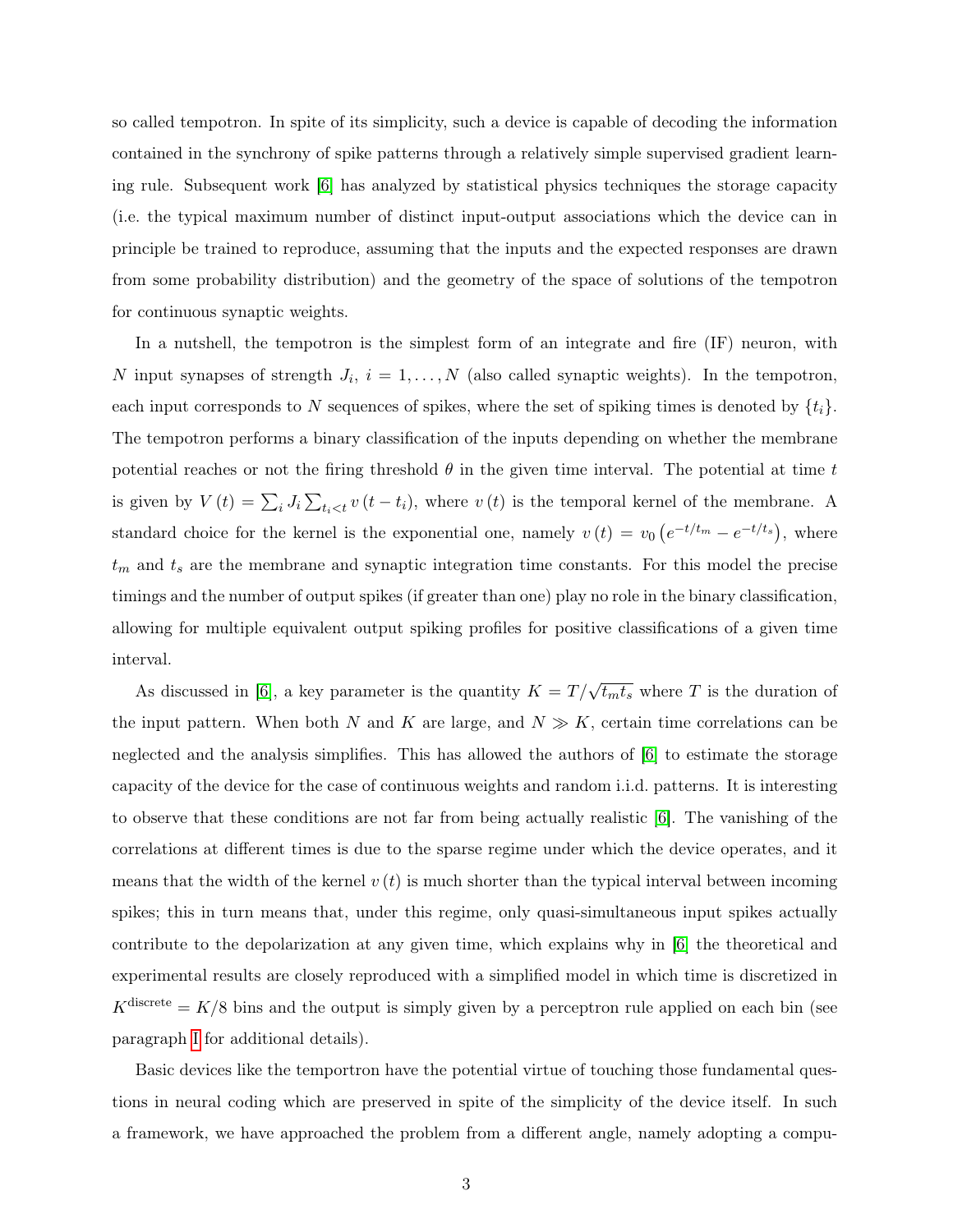tational scheme which that is not based on a gradient-like computation but is still fully local and distributed. We study the simplified (time-discretized) tempotron by both the replica method and the so called message-passing approach (or cavity method) which allows us to study analytically the storage capacity and at the same time to derive simple learning protocols (i.e. training rules for the modifications of the synaptic strengths, which the device applies upon receiving input patterns and being made aware of the expected response, such that at the end of the training the desired set of input-output associations is learned) which are efficient and do not rely on any continuity condition of the synaptic weights. We also show how to adapt the simplest of these learning protocols to address the original, continuous-time model. For the sake of simplicity we focus directly on the case of discrete synapses, although the results could be extended to the continuous case.

For the cases of single and multilayer perceptrons with firing rate coding and binary synapses we have shown in previous works  $[7-9]$  that the message-passing approach is indeed efficient in solving the learning problem for random patterns and that the computational scheme can be simplified to the point of providing extremely simple learning protocols. These past results together with the novel ones on spatio-temporal coding presented here should be of practical interest for large scale neuromorphic devices and hopefully for providing novel hints on aspects of synaptic plasticity.

The model We studied two tempotron scenarios, one in which synaptic conductances can take values in  $\{-1, +1\}$ , and one in which they can take values in  $\{0, 1\}$ , focusing on the former case in simulations. As in the final paragraphs of [6], we worked under the simplifying assumption that input and output spike patterns can be encoded (via binning) as sparse strings of 0's and 1's, and that the relationship between the inputs and the output at any given time bin is given by a perceptron rule. As mentioned in [6] and in the Introduction, we expect that this simplification does not qualitatively alter the overall picture under the sparse regime considered, since even in the integrate-and-fire model only quasi-simultaneous input spikes affect the overall depolarization at any given time, due to the fast membrane decay constant w.r.t. the typical inter-spike interval; indeed, our numerical results (see section III C) show that it is even possible to use a time-discretized learning protocol to address the original continuous-time classification problem.

We thus consider a classification device with N binary synapses,  $J_i$  with  $i \in \{1, \ldots, N\}$ , which has to learn to classify  $M = \alpha N$  input patterns. The input patterns are  $N \times K$  matrices (where K here corresponds to the K<sup>discrete</sup> discussed in the Introduction) whose elements are  $\xi_{it}^{\mu} \in \{0,1\}$ with  $i \in \{1, ..., N\}, t \in \{1, ..., K\}$  and  $\mu \in \{1, ..., M\}$ . For each pattern  $\mu$  and at each time step t, the device response is given by  $V_t^{\mu} = \Theta\left(\sum_{i=1}^N J_i \xi_{it}^{\mu} - \theta\right)$ , where  $\Theta(x)$  is the Heaviside step function and  $\theta$  is a threshold; we call the vector  $V^{\mu} = \{V_t^{\mu}$  $\{t^{\mu}\}_{t\in\{1,...,K\}}$  the *internal representation* for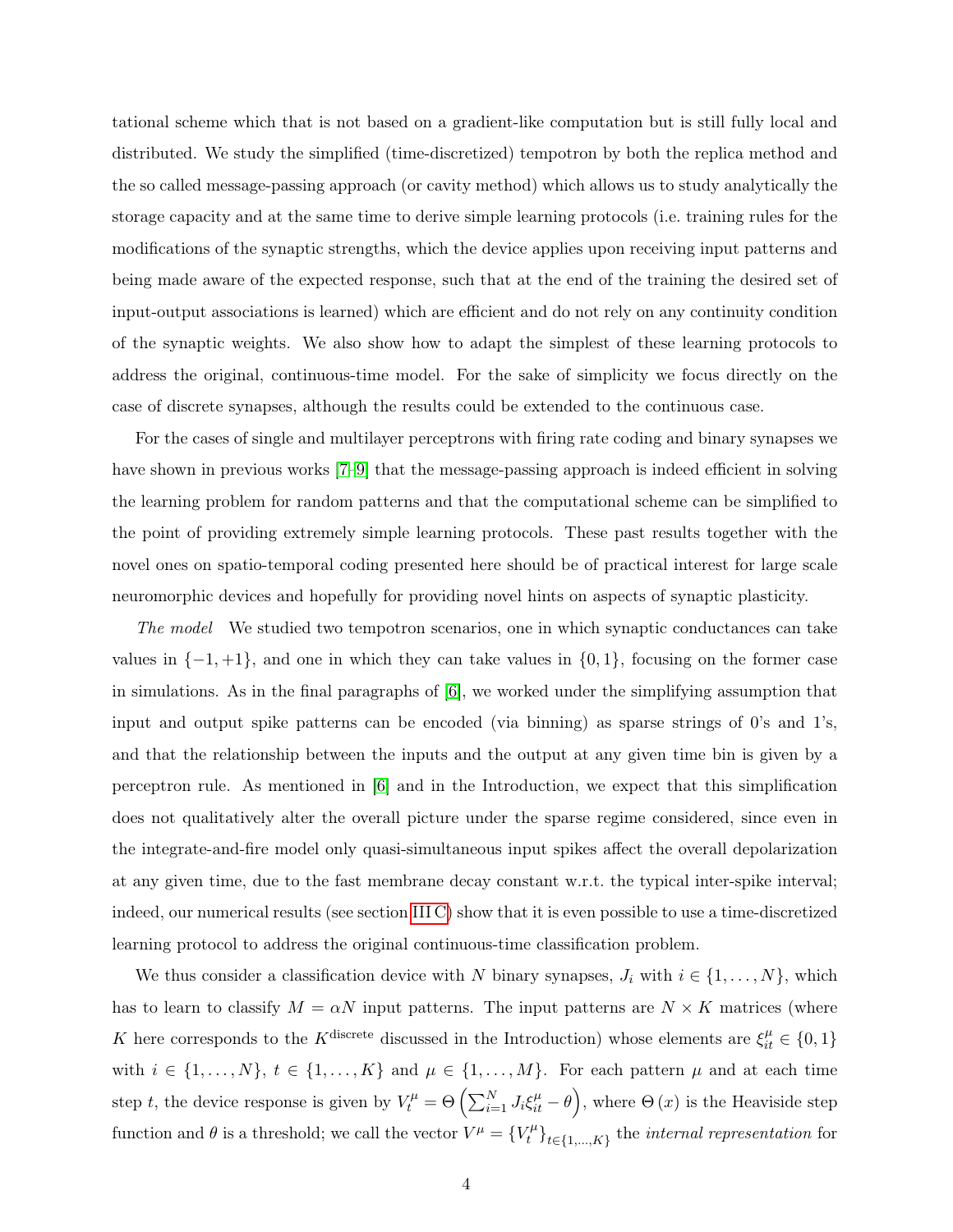the pattern  $\mu$ . Finally, a pattern  $\mu$  is classified according to  $s^{\mu} = 1 - \prod_{t=1}^{K} (1 - V_t^{\mu})$  $t^{\mu}$ , i.e. the overall output  $s^{\mu}$  equals 0 if the internal representation is a vector of all 0's, or it equals 1 if at least one element of  $V^{\mu}$  is 1. Each pattern has a desired output  $s_{\text{exp}}^{\mu} \in \{0,1\}$  which is to be compared to the actual output  $s^{\mu}$ : the classification problem is satisfied when  $s^{\mu} = s^{\mu}_{\exp}$  for all  $\mu$ . For notational simplicity, we also define  $\sigma^{\mu} = 2s^{\mu} - 1$  and  $\sigma_{\exp}^{\mu} = 2s_{\exp}^{\mu} - 1$  when we need to convert the outputs so that they take values in  $\{-1, +1\}.$ 

We studied the case in which all inputs and expected outputs are i.i.d. random variables. We call f' the output frequency (i.e.  $s_{exp}^{\mu} = 1$  with probability f') and f the input frequency (i.e.  $\xi_{it}^{\mu} = 1$ with probability f). We will assume in the following that  $f = \left(1 - (1 - f')^{\frac{1}{K}}\right)$ : this ensures that the probability that a vector  $\{\xi_{it}^{\mu}\}_{t\in\{1,\ldots,K\}}$  is composed of all 0's is  $(1-f')$ , i.e. has the same statistics as the internal representations which satisfy the input/output associations. Clearly, the model reduces to a standard perceptron when  $K = 1$ .

We assume that  $N \gg 1, K \gg 1$  and  $N \gg K$ ; in this case,  $f \simeq -K^{-1} \log(1-f')$ , which shows that the inputs are sparse at large K with our choice for  $f$ . For simplicity, all our theoretical results and simulations will be presented for the case  $f' = 0.5$ , which is the value that maximizes the capacity.

## II. THEORETICAL ANALYSIS

#### A. Replica theory

We studied the device described above within the replica theory, in a replica symmetric (RS) setting for the internal representations, in the limit of large K, both for the case in which  $J_i \in$  $\{-1,+1\}$  and  $J_i \in \{0,1\}$ , and estimated the entropy, the critical capacity, the optimal value for the threshold, and studied the structure of the space of the solutions and the valid internal representations. The results are almost identical for both  $\pm 1$  and  $0/1$  cases, so in the following we will only specify the model when a difference arises. We confirmed the results, where possible, with the cavity method (see section II B). All details of the calculations are provided in the Appendix (section V); here we summarize the results.

The zero-temperature entropy of the device is defined as  $S(\alpha) = \frac{1}{N} \langle \log(V) \rangle$ , where V is the number of solutions (valid configurations of  $J$ 's) to the problem associated with some choice of the patterns  $\xi_{it}^{\mu}$  and their expected outputs  $s_{\exp}^{\mu}$  (see also eq. 15), and  $\langle \cdot \rangle$  denotes the average over the patterns.  $S(\alpha)$  can't be negative (since the number of valid configurations is an integer number);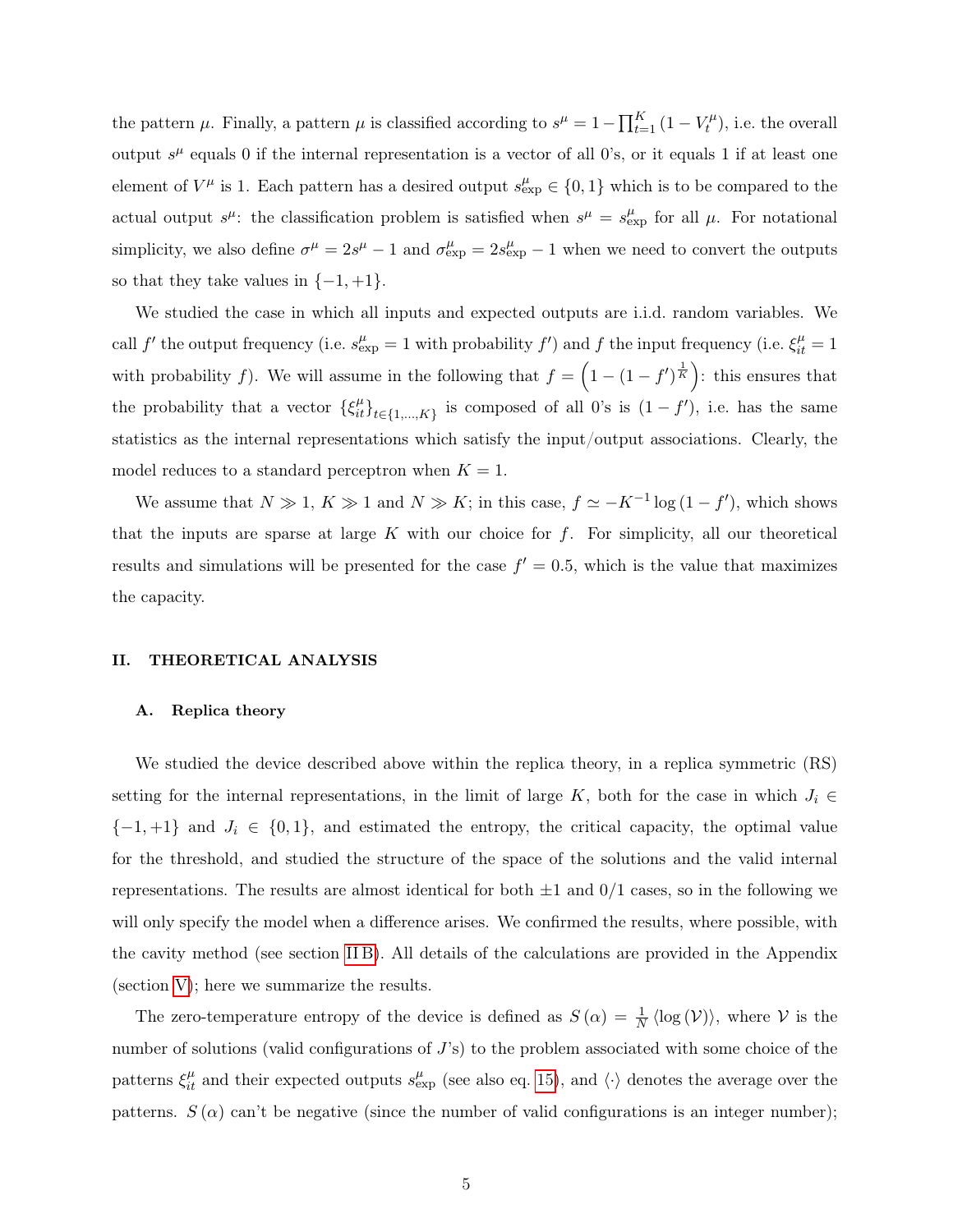the value of  $\alpha$  at which  $S(\alpha)$  vanishes is called the *critical capacity*, and represents the typical number of patterns per synapse which can be correctly classified by the device (i.e. stored) when the patterns are extracted according to the random i.i.d. distribution which we are studying.

The RS replica calculation predicts  $S(\alpha) = \log(2)(1-\alpha)$ , which interestingly does not depend on K (provided  $K \gg 1$ ). This function goes to zero at  $\alpha_c = 1$ , which coincides with the information theoretic upper bound, i.e. the device is able to store one bit of information per synapse. This is in contrast with other related architectures, e.g. the multi-layer perceptron. After this point, the entropy is negative, and therefore the RS solution is no longer valid.

The typical value of the overlap between two different solutions to the same classification problem, defined as  $q = \frac{1}{\lambda}$  $\frac{1}{N}\left\langle \sum_{i=1}^N J_i^a J_i^b \right\rangle$  for two solutions  $\{J_i^a\}_{i \in \{1,\dots,N\}}$  and  $\{J_i^b\}_{i \in \{1,\dots,N\}}$ , is constant for all values of  $\alpha$ , and as low as possible, i.e.  $q = 0$  in the  $\pm 1$  case and  $q = Q^2 = \frac{1}{4}$  in the  $0/1$ case, where Q is the typical fraction of non-null synapses (which we found to be  $Q = 1/2$ ). In terms of the structure of the space of the solutions, this means that the clusters of solutions are isolated (point-like).

We expand the threshold in series of  $\sqrt{N}$  and write  $\theta = \theta_0 N + \theta_1$ √ N. The optimal value of  $\theta_0$ is 0 in the  $\pm 1$  case and  $\frac{f}{2}$  for the 0/1 case; the value of  $\theta_1$  does not affect the capacity, but we can set it so that synaptic values are unbiased:

$$
\theta_1 = -\sqrt{2f(1-f)} \text{erfc}^{-1} \left( 2 \sqrt[K]{1-f'} \right) \tag{1}
$$

where  $erfc^{-1}$  is the inverse of the complementary error function.

We found that the valid internal representations follow a binomial distribution at large  $K$ , i.e. that the probability distribution for the value at each time bin is independent of the others. This fact is in agreement with the continuous model findings [6], and it is interesting for two reasons: on one hand, it confirms that different time bins are uncorrelated in the sparse limit, which is important in order to achieve efficiency in applying the cavity method. On the other hand, it means that the distributions of the input and output spike trains are identical (note that our choice of f only ensures that the all-zero string occur with the same probability in input and output, but does not imply that the non-zero strings have the same distribution of the number of spikes). In turn, this is a necessary condition for recurrent networks to be built and work under this regime, which would be an interesting direction for future research.

We also computed how the internal representations are partitioned, and found that the rescaled entropy of the dominant internal representations (i.e. the logarithm of the number of different internal representations for a pattern which are associated with the largest portions of the solution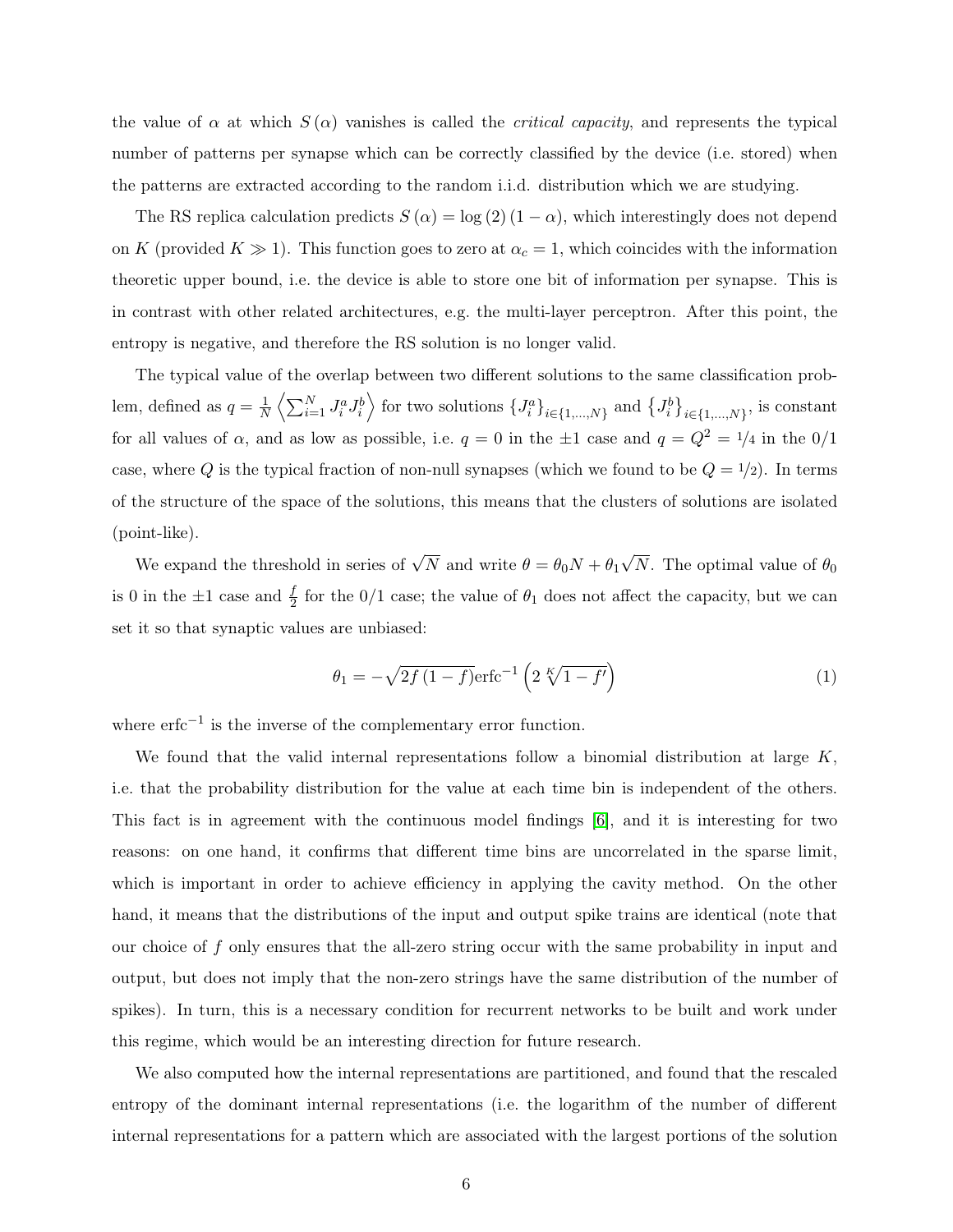space) is given by  $\log (2) \log (\frac{K}{\log(2)})$ . This means that, as K increases, the number of valid dominant internal representations increases as  $K^{M \log 2}$ , while the number of synaptic states associated with each of them correspondingly shrinks, so that the overall entropy remains constant.

## B. Cavity method

The cavity method has been shown [10] to provide an alternative scheme for deriving the results from replica theory in the case of the binary perceptron with binary  $\pm 1$  inputs and binary  $\pm 1$ synapses. It has also been used on single instances of the learning problem on such devices (in which case it is known as the Belief Propagation algorithm, i.e. BP) to study the space of the solutions for some particular instance and for deriving heuristic learning algorithms [7, 8]. In those studies, the problem is represented as a factor graph in which synaptic weights are represented by variable nodes, and input patterns (and their desired outputs) are represented by factor nodes; messages are exchanged between the two types of nodes along the edges of the graph, representing marginal probabilities over the states of the variables; global thermodinamic quantities such as the entropy can be computed from the messages provided they satisfy the BP equations (which is typically achieved by reaching a fixed point in an iterative algorithm). Replica theory results can then be reproduced numerically with BP by averaging the computed quantities from a large number of samples of sufficient size.

In the case of the present study, however, in which the input patterns take values in  $\{0, 1\}$ , the approach used in [7] can not be applied directly for the sake of reproducing replica theory results, not even in the perceptron limit  $K = 1$ . This is due to a violation of the underlying assumption of the cavity method, known as the clustering property, as will be explained in greater detail at the end of this section, and as a result the standard BP equations are approximate, rather than becoming asymptotically exact in the large N regime. Thus, in order to reproduce the replica theory results, the standard BP equations must be amended; however, since the heuristic algorithm described in section III A is based on the standard BP, which is simpler and more computationally efficient, and proves equally effective to the corrected-BP version, we will first derive the standard BP equations, and describe how to correct them afterwards.

Standard Belief Propagation algorithm As mentioned above, messages on the factor graph represent probabilities over the variable nodes (i.e. the synaptic weights), and therefore can be represented by a single real value: as in [7], we use average values for this purpose (also called magnetizations).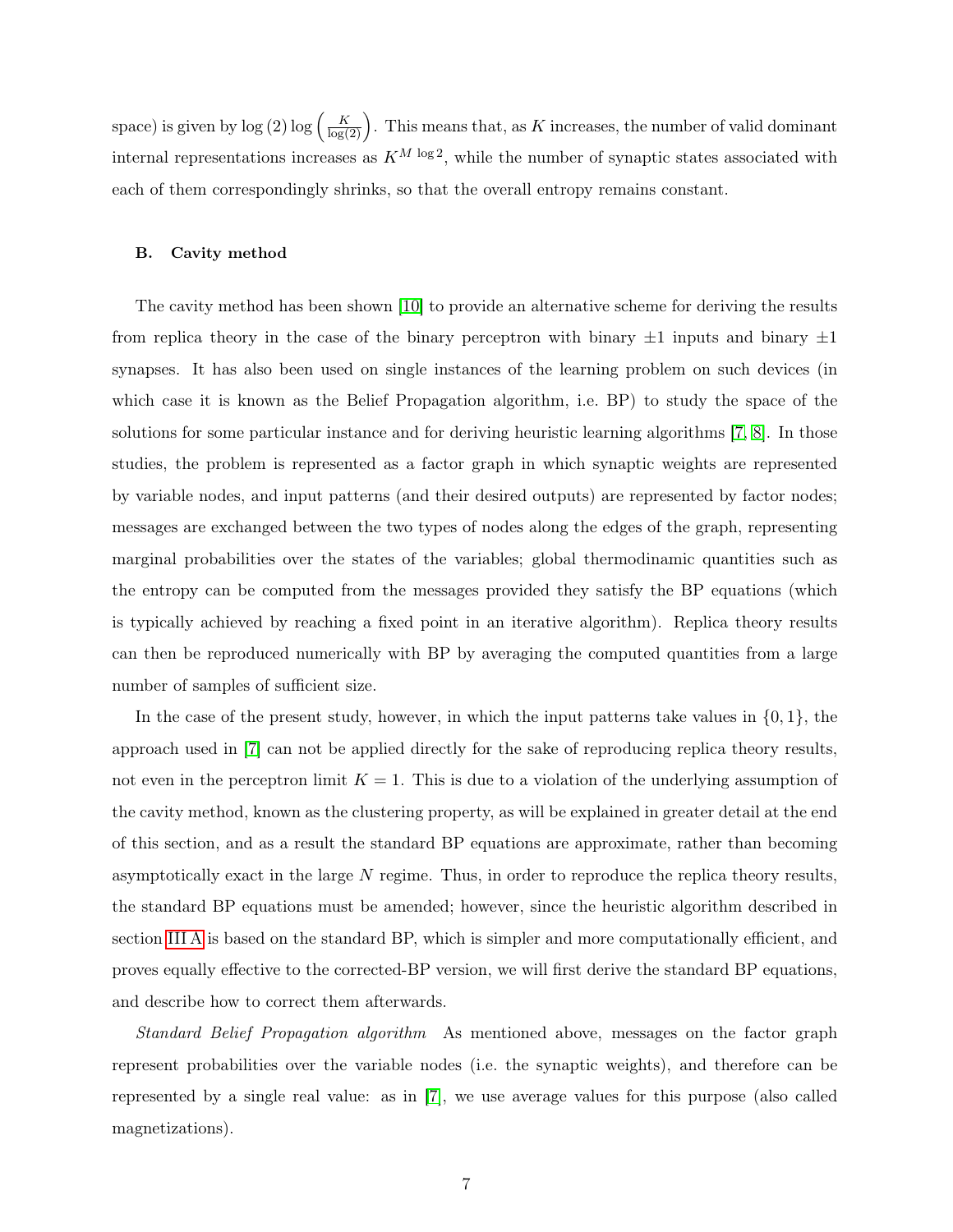The BP equations, written in terms of the cavity magnetizations  $m$  and  $n$ , read:

$$
m_{i \to \mu} = \tanh\left(\sum_{\nu \neq \mu} \tanh^{-1}\left(n_{\nu \to i}\right)\right) \tag{2}
$$

$$
n_{\mu \to i} \propto P\left(\sigma_{\exp}^{\mu} = 1 - \prod_{t=1}^{K} \Theta\left(\theta - \sum_{j \neq i} J_j \xi_{jt}^{\mu} - \xi_{it}^{\mu}\right)\right) +
$$
  
-P\left(\sigma\_{\exp}^{\mu} = 1 - \prod\_{t=1}^{K} \Theta\left(\theta - \sum\_{j \neq i} J\_j \xi\_{jt}^{\mu} + \xi\_{it}^{\mu}\right)\right) (3)

where  $i, j$  are synapse indices and  $\mu, \nu$  are pattern indices. The second equation is the difference between the probabilities that the pattern  $\mu$  is satisfied when synapse i takes the values 1 and  $-1$ , respectively, assuming all other synaptic values are distributed according to the cavity magnetizations  $m_{j\to\mu}$  (for  $j\neq i$ ). These can be computed from the probability that the internal representation is all zero given the value of  $J_i$ :

$$
B_{\mu \to i} (J_i) = \sum_{\{J_j\}_{j \neq i}} \prod_{j \neq i} \left(\frac{1}{2} + J_j \frac{\mu}{2}\right) \prod_{t=1}^K \Theta\left(\theta - \sum_{j \neq i} J_j \xi_{jt}^{\mu} - J_i \xi_{it}^{\mu}\right)
$$
(4)

With this, and using the shorthand notation  $B_{\mu \to i}^{\pm} = B_{\mu \to i} (\pm 1)$ , we can write eq. 3 as:

$$
n_{\mu \to i} = \frac{B_{\mu \to i}^{+} - B_{\mu \to i}^{-}}{B_{\mu \to i}^{+} + B_{\mu \to i}^{-}} \left(1 - \frac{2s_{\exp}^{\mu}}{2 - B_{\mu \to i}^{+} - B_{\mu \to i}^{-}}\right)
$$
(5)

In order to compute efficiently the function  $B$ , we use the central limit theorem, which ensures that for large  $N$  we have:

$$
B_{\mu \to i} (J_i) = \int_{\mathcal{S}_{\mu \to i} (J_i)} \prod_{t=1}^K dy_t \, \mathcal{N} \left( \bar{y}; \bar{a}_{\mu \to i}, \bar{\Sigma}_{\mu \to i} \right) \tag{6}
$$

where  $\mathcal{N}(\bar{y};\bar{a},\bar{\Sigma})$  is a K-dimensional multivariate Gaussian with mean  $\bar{a}$  and covariance matrix  $\bar{\Sigma}$ , whose elements are given by:

$$
(\bar{a}_{\mu \to i})_t = \sum_{j \neq i} \xi_j^{\mu} m_{j \to \mu} \tag{7}
$$

$$
\left(\bar{\Sigma}_{\mu \to i}\right)_{tt'} = \sum_{j \neq i} \xi_{jt}^{\mu} \xi_{jt'}^{\mu} \left(1 - m_{j \to \mu}^2\right)
$$
\n(8)

The region of integration is a product of semi-bounded intervals:  $S_{\mu \to i} (J_i)$  =  $\bigotimes_{t=1}^K (-\infty, \theta - J_i \xi_{it}^{\mu}].$ 

Computing this integral in general is very expensive, and rapidly becomes infeasible for large K. However, the sparsity of the input patterns implies that diagonal terms are of order  $K^{-1}$ , while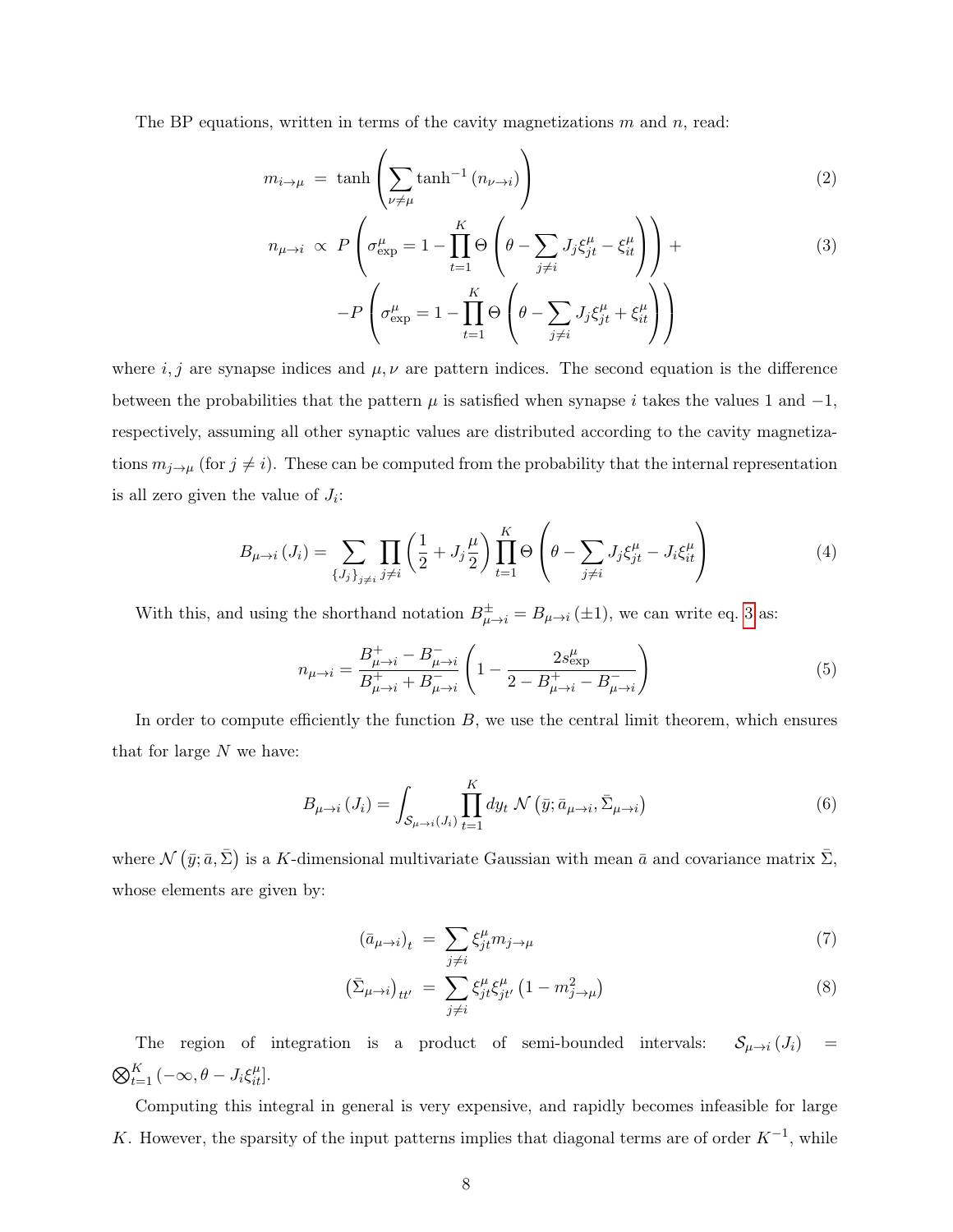off-diagonal terms are of order  $K^{-2}$  and can be neglected, simplifying the computation:

$$
B_{\mu \to i} (J_i) = \prod_{t=1}^{K} \frac{1}{2} \text{erfc}\left(\frac{1}{\sqrt{2}} \left(\frac{\theta - J_i \xi_{it}^{\mu} - (\bar{a}_{\mu \to i})_t}{(\bar{\Sigma}_{\mu \to i})_{tt}}\right)\right)
$$
(9)

Equations 2,5,7,8 and 9 form a closed system which allows computations to be performed effectively, and which can conveniently be modified to derive a heuristic solver algorithm (see section III A). However, as stated at the beginning of this section, these equations fail to exactly reproduce the replica theory results.

Corrected Belief Propagation algorithm The reason for the failure of the standard BP equations to provide correct results (e.g. when computing the entropy) is that when the inputs are unbalanced, i.e. they don't average to 0 (as is necessarily the case when the values are in  $\{0, 1\}$ ), the clustering property, i.e. the assumption that that the messages incoming into variable nodes from different factor nodes are uncorrelated, is violated. This can be seen by considering (see [10]):

$$
c_{\mu\nu \to i} = \frac{1}{N} \left( \left\langle (\bar{a}_{\mu \to i})_t (\bar{a}_{\nu \to i})_t \right\rangle - \left\langle (\bar{a}_{\mu \to i})_t \right\rangle \left\langle (\bar{a}_{\nu \to i})_t \right\rangle \right)
$$
  

$$
= \frac{1}{N} \left( \left\langle \left( \sum_{j \neq i} \xi_{jt}^{\mu} J_j \right) \left( \sum_{j \neq i} \xi_{jt}^{\nu} J_j \right) \right\rangle - \left\langle \sum_{j \neq i} \xi_{jt}^{\mu} J_j \right\rangle \left\langle \sum_{j \neq i} \xi_{jt}^{\nu} J_j \right\rangle \right)
$$
  

$$
= \frac{1}{N} \sum_{j \neq i} \xi_{jt}^{\mu} \xi_{jt}^{\nu} (1 - m_{j \to \mu} m_{j \to \nu})
$$

which is  $\mathcal{O}(1)$  unless the average input  $\bar{\xi}$  is zero, in which case it is  $\mathcal{O}(N^{-\frac{1}{2}})$  and becomes negligible. Only in that case, therefore, standard BP equations become asymptotically correct for large  $N$ ; in all other circumstances, they only provide an approximation (numerical experiments show that for our model they sistematically predict a slightly lower entropy than the correct one).

We also note that, if we define  $\xi_{it}^{\mu} = \bar{\xi} + \rho_{it}^{\mu}$ , where  $\bar{\xi} = f$  and  $\rho_{it}^{\mu} \in \{-f, 1 - f\}$  with average  $\bar{\rho}=0$ , we can split the depolarization as such:

$$
\sum_{i} J_i \xi_{it}^{\mu} = f \sum_{i} J_i + \sum_{i} J_i \rho_{it}^{\mu} \equiv f \sqrt{N} T + \sum_{i} J_i \rho_{it}^{\mu}
$$
\n(10)

where we defined the overall magnetization  $T = \frac{1}{\sqrt{2}}$  $\frac{1}{N} \sum_i J_i$ . It becomes apparent that the depolarization distributions induced by the different patterns are all correlated via  $T$ , which is a global quantity. We can however amend the BP algorithm, and derive correct marginals and therefore correct global thermodynamic quantities, by studying a related problem, in which this contribution is removed from the factor nodes and induced by an external field instead; this suggests the following modification to the cavity equations: we start by choosing a value for the magnetization, call it T', and we consider the problem with patterns  $\rho$  instead of  $\xi$ , thereby ensuring that the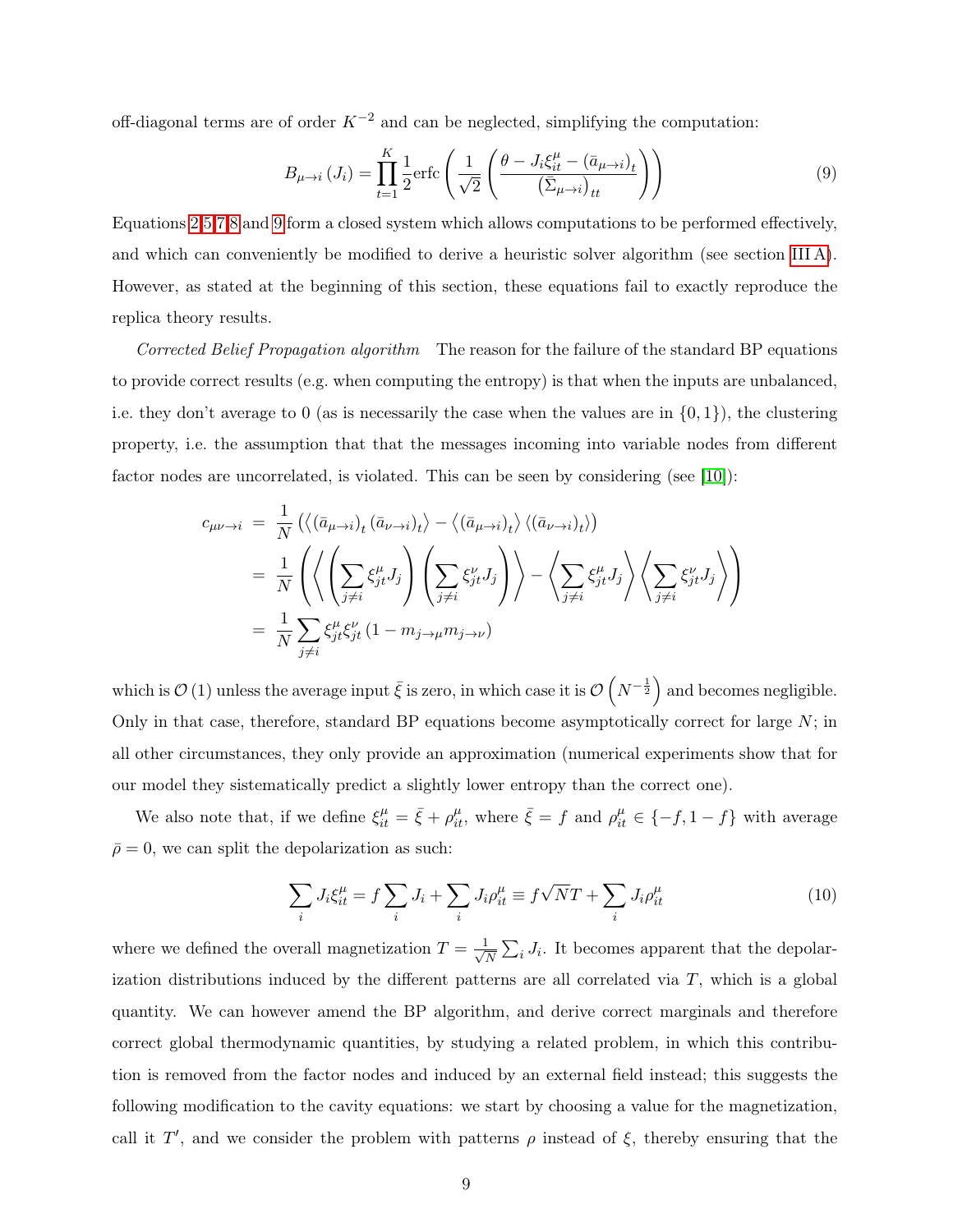clustering property holds, and with an additional external field  $F$  applied to each variable node, thus modifying eqs. 2 and 3 as such:

$$
m_{i \to \mu} = \tanh\left(\sum_{\nu \neq \mu} \tanh^{-1}\left(n_{\nu \to i}\right) + F\right) \tag{11}
$$

$$
n_{\mu \to i} \propto P\left(\sigma_{\exp}^{\mu} = 1 - \prod_{t=1}^{K} \Theta\left(\theta - \sum_{j \neq i} J_j \rho_{jt}^{\mu} - \rho_{it}^{\mu}\right)\right) +
$$
  
-P\left(\sigma\_{\exp}^{\mu} = 1 - \prod\_{t=1}^{K} \Theta\left(\theta - \sum\_{j \neq i} J\_j \rho\_{jt}^{\mu} + \rho\_{it}^{\mu}\right)\right) (12)

The total magnetization  $T$  can be obtained from the cavity marginals as:

$$
T = \sum_{i} \tanh\left(\sum_{\mu} \tanh^{-1}\left(n_{\mu \to i}\right) + F\right)
$$
 (13)

Therefore, we can ensure that, at the fixed point,  $T = T'$  by just adding an extra step to the BP iterative process in which F is modified at each iteration according to the difference  $T - T'$ .

After convergence, we compute the entropy  $S(T')$ , and via this define  $T^* = \argmax_{T'} S(T')$ . Then, the marginals computed for the problem defined by  $T^*$  are the same as those to the original problem, and are asymptotically correct (within the RS assumption), allowing us to compute all the desired properties on a given instance of the original problem via this modified cavity method. By averaging over many different samples, we can recover the results of the replica method, as shown for the entropy curves in fig. 1.

#### III. SOLVING SINGLE INSTANCES: LEARNING ALGORITHMS

#### A. Reinforced Belief Propagation

Belief propagation equations, in their message passing form over single problem instances, have repeatedly proven to provide very effective heuristics when modified in order to produce optimal configurations [8, 11, 12]. Two main ways in which this can be achieved are decimation [13, 14] and reinforcement [7], which can be seen as a "soft decimation" process. In decimation, cycles are performed which alternate message passing and fixing (or "freezing", or "decimating") the most polarized free variables, until all variables are fixed. In reinforcement, the iterative equations have an additional term which has the role of a time-dependent external field, and which is computed from the magnetizations obtained at the preceding time step, so that the system is driven towards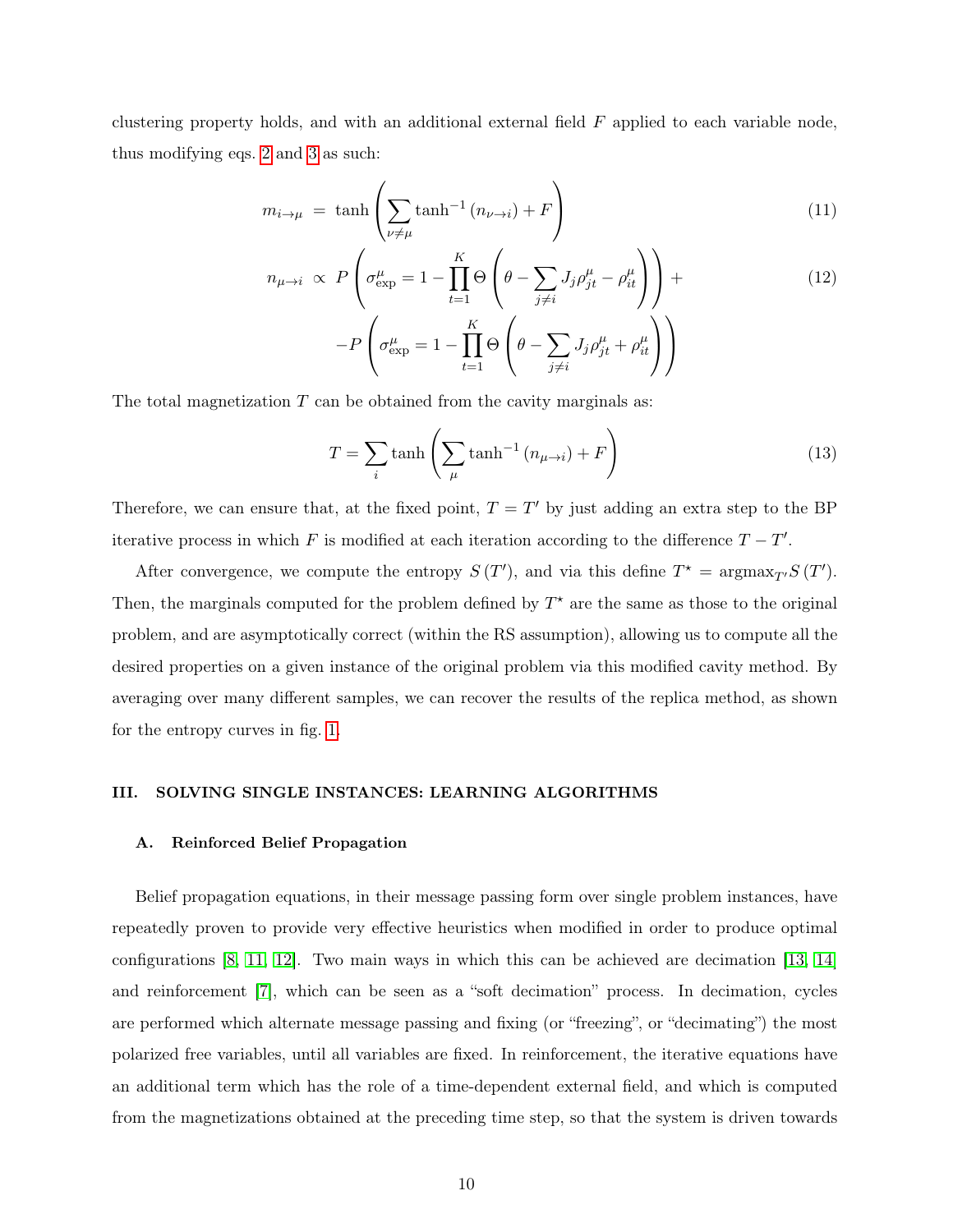

Figure 1: Entropy vs.  $\alpha$  as computed by the cavity method at different values of K, compared to the one predicted by the replica theory for  $K \gg 1$  and  $N \gg K$ . Each point shows the average and standard deviation over 10 random samples with  $N = 1000$ .

a completely polarized state. Following [7] the reinforced BP equations are the same as the normal BP equations with one single difference for eq. 2, which becomes:

$$
m_{i\to\mu}^{\tau+1} = \tanh\left(\gamma\left(\tau\right)\tanh^{-1}\left(m_i^{\tau}\right) + \sum_{\nu\neq\mu}\tanh^{-1}\left(n_{\nu\to i}^{\tau+1}\right)\right) \tag{14}
$$

where  $\tau$  is the iteration step,  $m_i^{\tau} = \tanh\left(\sum_{\nu} \tanh^{-1}\left(n_{\nu \to i}^{\tau}\right)\right)$  is the total magnetization of variable i at iteration  $\tau$ , and  $\gamma(\tau)$  is an iteration-dependent reinforcement parameter, which we set as  $\gamma(\tau)$  =  $\gamma_0\tau$ . Note that the additional term is proportional to the iteration step, and therefore dominates for large  $\tau$ , ensuring that polarization towards one single configuration is eventually achieved (although in practice computational problems will arise in difficult or unsatisfiable situations, due to the limited precision of the floating point representation).

We implemented both the decimation and the reinforcement schemes, for both the standard version of BP (for which the marginals are approximate due to correlations between different messages) and the corrected version (for which marginals are exact, at the cost of increased computational complexity and running time). Since we did not find the corrected version to provide any significant advantage over the naïve version (which is not particularly surprising, considering that the approximation provided by standard BP is rather good, and that the introduction of the reinforcement term introduces spurious correlations by itself), here we will only present results for the latter case.

The value of  $\gamma_0$  is a parameter of the solver algorithm; higher values of  $\gamma_0$  make the algorithm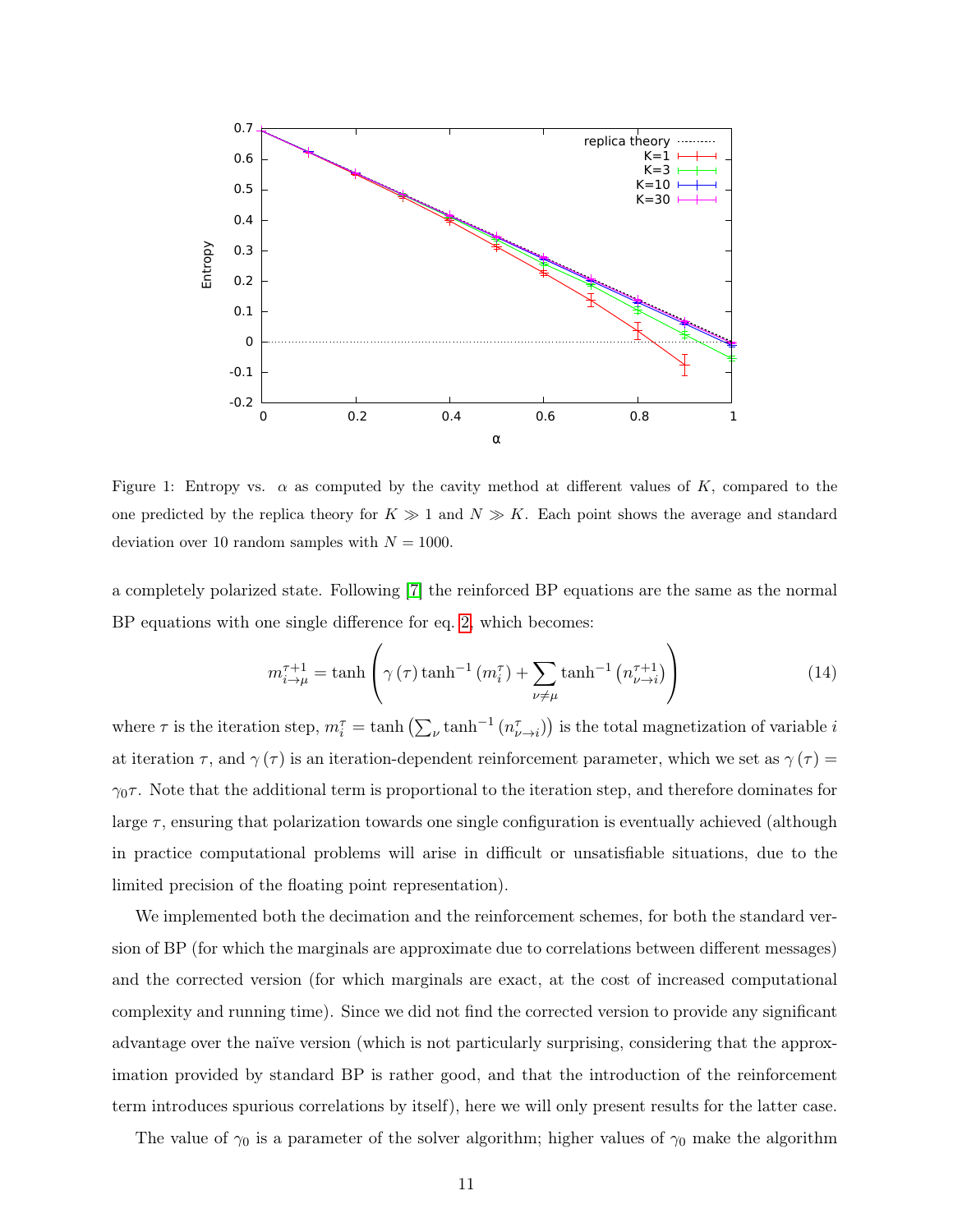greedier, in that the messages are polarized more quickly but can get trapped into a non-zeroenergy state, while reducing  $\gamma_0$  improves the accuracy of the algorithm at the cost of requiring more iterations. In practical tests, we found that by using eq. 5 we were able to reach values of  $\alpha$ as high as 0.7, but only at the cost of using extremely small values of  $\gamma_0$  (of the order of 10<sup>-7</sup> for  $N = 1000$  and  $K = 10$ , and therefore of an impractically high computational time.

However, we found heuristically that, by detecting when an excessively polarized state was reached, and introducing a "depolarization event" triggered by such condition, we could achieve the same results with much higher values of  $\gamma_0$ , and therefore in a much shorter computational time. More in detail, we introduced, at each iteration step, a check to detect cases in which any of the terms in the denominator if eq. 5 goes to 0, indicating a numerical problem due to excessively polarized magnetizations in a state of non-zero energy. Whenever this condition is found, we divide all messages  $m_{i\to\mu}^{\tau}$  and total magnetizations  $m_i^{\tau}$  by a positive factor b (thus depolarizing all the messages), and reset  $\gamma(\tau)$  to 0. In subsequent iterations, we keep increasing  $\gamma(\tau)$  linearly in steps of  $\gamma_0$  (until another event is detected). We obtain good results by setting the factor b to 2 initially, and increasing it by one at every invocation of this additional depolarization rule. Indeed, since  $\gamma(\tau)$  does not increase monotonically any more in this scheme, this modified algorithm will not be guaranteed to polarize towards a single state, unless the state itself has zero energy and therefore represents a solution to the problem.

Fig. 2 shows the performance of this algorithm for  $N = 1000$  and  $K = 10$ . Setting 10000 as the maximum number of iterations, a critical capacity of almost 0.8 is achieved.

#### B. Simplified BP-inspired scheme

As for the case of the simple perceptron [7–9], it is possible to drastically simplify the reinforced BP equations (in a purely heuristic way), and obtain an online algorithm which, when parameters are set to their optimal values, proves to be almost as effective at learning as reinforced BP itself, while dramatically reducing computational requirements.

This algorithm requires a hidden state  $h_i$  to be endowed with each synapse. This hidden state can only assume odd integer values, and is capped by a maximum absolute value  $h^{\text{max}}$ , so that each synapse has a total of  $h^{max} + 1$  hidden states. The hidden state and the synaptic weight  $J_i$  are related by the simple expression  $J_i = \text{sign}(h_i)$ . In all simulations, we set the initial state of the  $h_i$ states by randomly drawing values from  $\{-1, 1\}$ .

The learning protocol turns out to be as follows: patterns  $\xi^{\mu}$  are presented in random order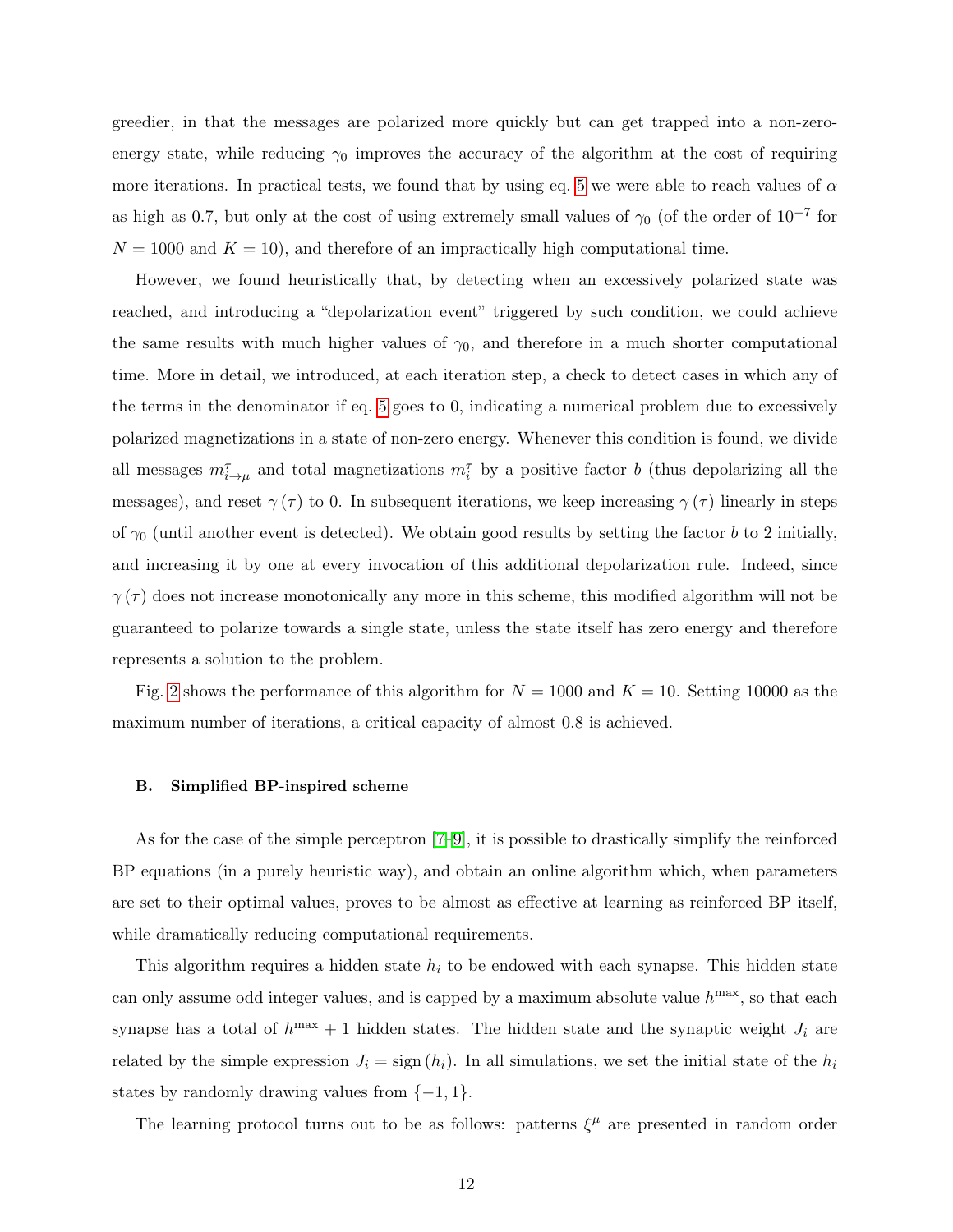

Figure 2: Number of iterations until solving (green curve) and solving probability (red curve) for different values of  $\alpha$ , for a tempotron device with  $N = 1000$  and  $K = 10$ , with the reinforced BP algorithm. The parameter  $\gamma$  was set to 0.01. For each point, 10 samples were used. The number of iterations was capped at 10000.

to the device, computing the depolarization  $\Delta_t^{\mu} = \left(\sum_{i=1}^{N} J_i \xi_{it}^{\mu} - \theta\right)$ ; from this, we determine  $t^* =$  $\arg\max_t \Delta_t^{\mu}$  $t^{\mu}$  and compute  $\Phi^{\mu} = \sigma_{\exp}^{\mu} \Delta_{t^{\prime}}^{\mu}$  $t^{\mu}_{t}$ ; depending on the value of  $\Phi^{\mu}$ , we choose one of three actions:

 $\Phi^{\mu} > 1$ : do nothing

 $0 < \Phi^{\mu} \leq 1$ : with probability r, update synapses for which  $\xi_{it}^{\mu} = 1$  and  $J_i = \sigma_{\exp}^{\mu}$ ; with probability  $(1 - r)$  do nothing

 $\Phi^\mu \leq 0$ : update all synapses for which  $\xi^\mu_{it^\star} = 1$ 

The synaptic update rule is always of this form:

$$
h_i \to h_i + 2\sigma_{\exp}^{\mu}
$$

which implies that synaptic values  $J_i$  are only updated in the  $\Phi^{\mu} < 0$  case, and only if  $\xi_{it^*}^{\mu} = 1$  and  $h_i = -\sigma_{\rm exp}^{\mu}$ . As stated above, we impose  $-h^{\rm max} \leq h_i \leq h^{\rm max}$ , so that the update rule is not applied when  $h_i = h^{\max} \sigma_{\exp}^{\mu}$ .

The probability r of taking an action in the "barely correct" case  $0 \leq \Phi^{\mu} \leq 1$  is a parameter of the algorithm, just as  $h^{\text{max}}$ . We determined empirically the optimal values of r and  $h^{\text{max}}$  for different values of  $N$  and  $K$  by extensively testing the space of the parameters. Our results, shown in fig. 3, indicate that  $r = 0.4$  works best for all values (we explored the values of r in steps of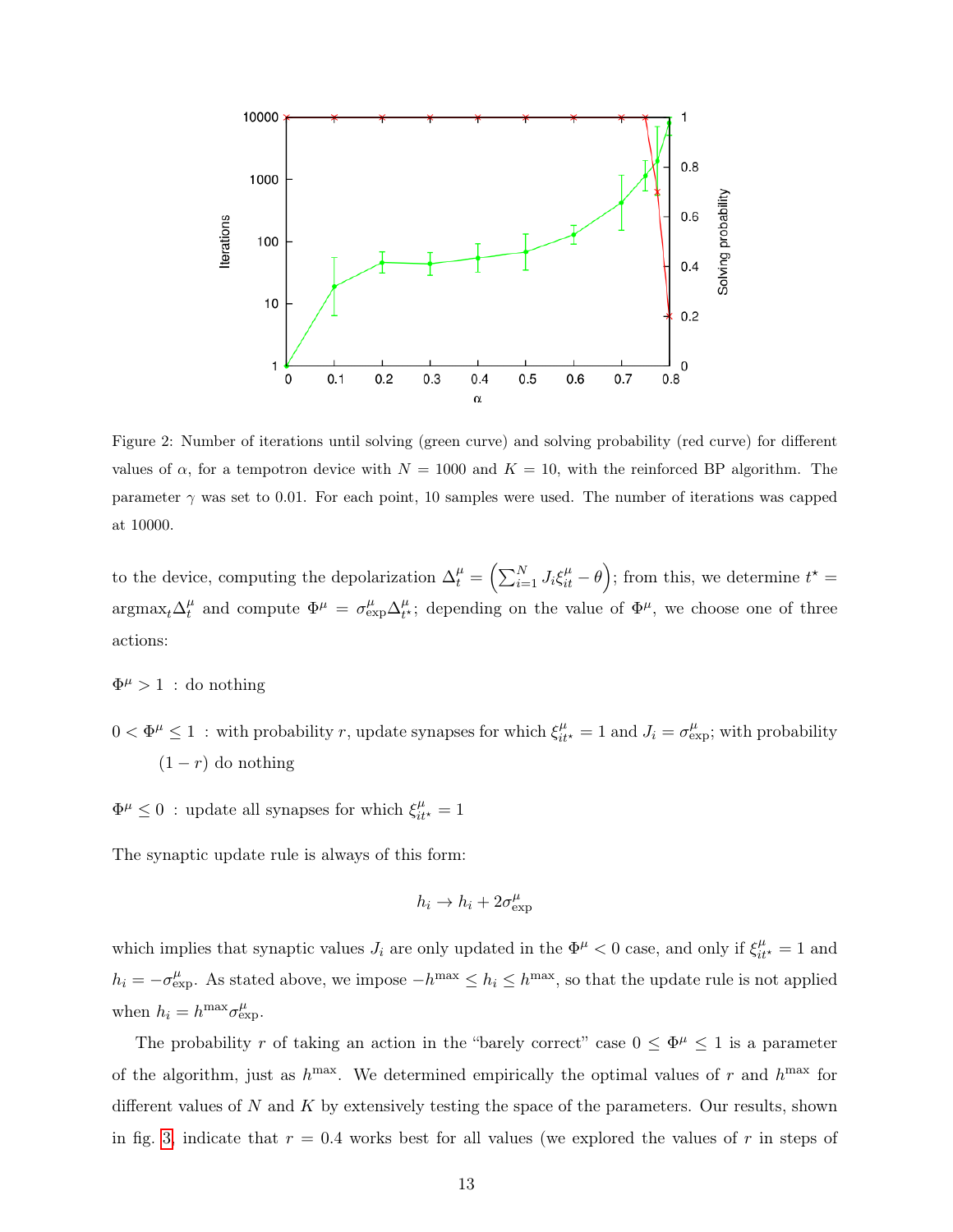

Figure 3: Optimal critical capacity (left) and optimal value of the number of hidden states  $h^{\text{max}} + 1$  (right) for various values of N and K. Critical capacity is defined as the value of  $\alpha$  for which the probability of successfully solving the problem in 10000 iterations or less is 0.5. Optimal  $h^{\text{max}}$  is defined as the value of  $h^{\text{max}}$  which yields the highest critical capacity. The parameter r is set to 0.4 in all plots shown here, since that was found to be the optimal value independently of other parameters. At least 40 random samples were generated for each combination of  $(N, \alpha, K, h^{\text{max}}, r)$  in order to determine the success probability and therefore the critical capacity.  $\alpha$  was explored in steps of 0.05. The inset in the left panel shows the critical capacity as a function of  $1/N$  for  $K = 10$ ; the solid black line is a fit by an exponential function. The solid black lines in the right panel show the fit of  $h^{\max} + 1$  as a function of N and K via  $\lambda \sqrt{N/k}$ .

0.05), and that the optimal value of  $h^{\text{max}}$  is reasonably well fitted by a function  $\lambda \sqrt{N/k}$ , where  $\lambda = 2.06 \pm 0.02$ . The capacity decreases with N, for fixed K, but does not seem to tend to 0 asymptotically (see inset in fig. 3).

#### C. Generality of the discrete-time model

As a way to verify that the model and learning protocols which we studied are relevant in a more biologically realistic setting, we adapted the simplified BP-inspired scheme described in the previous section to address the continuous-time classification problem (see Introduction): for a given an instance of the problem, we discretize the time in K bins, apply the BP-inspired learning protocol (slightly modified to use continuous inputs), and test the resulting synaptic weights assignments on the continuous device (see the Appendix for details, section VI). We found that in a device with  $N = 1000$  synapses, with time constants  $t_m = 10ms$  and  $t_s = 2.5ms$ , tested on  $T = 500ms$  long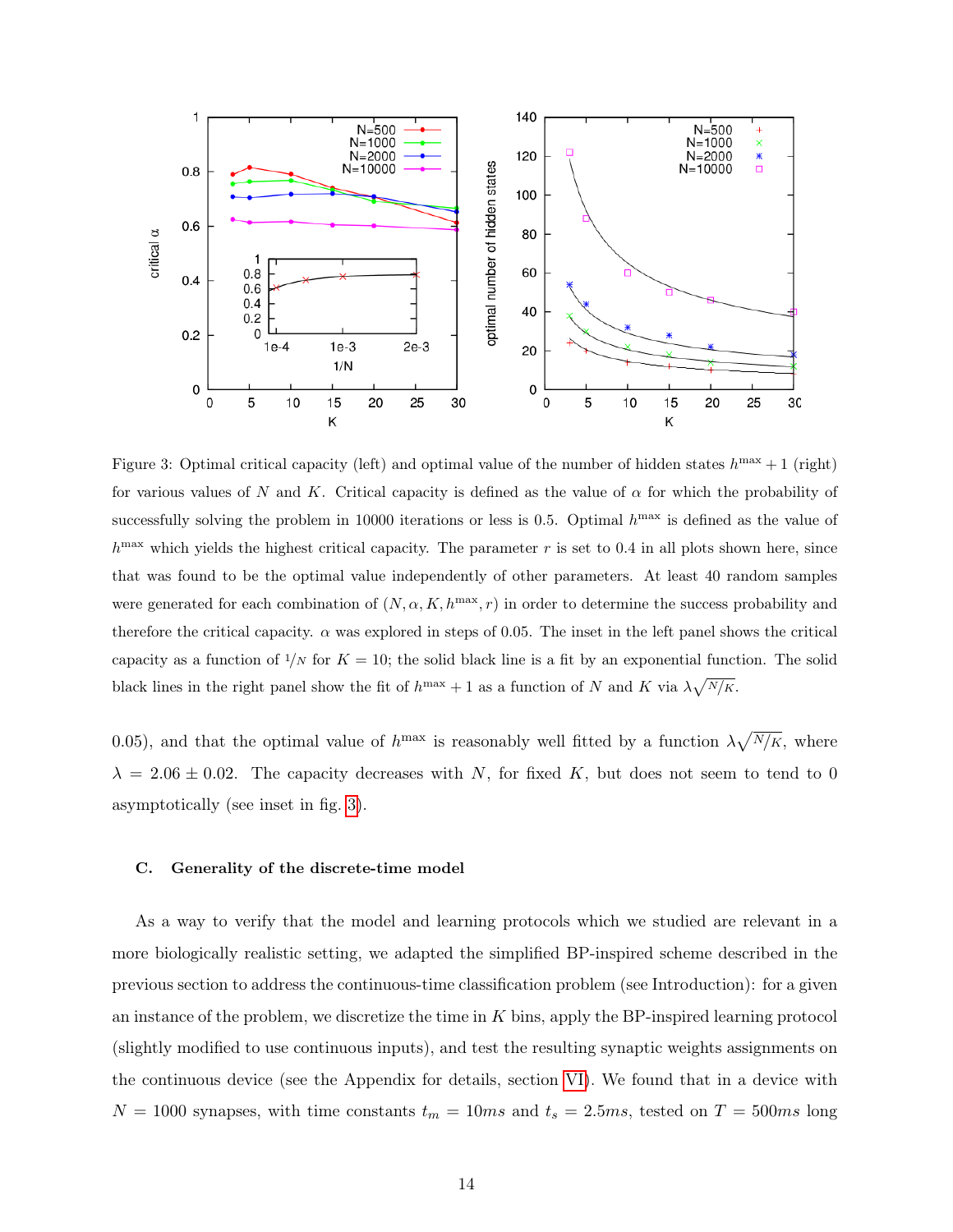input patterns discretized in 50 bins, this scheme can achieve a classification error lower than 1% up to  $\alpha = 0.4$ , demonstatrating that indeed under these conditions not much relevant information is typically lost in the time discretization process, and that the proposed time-discretized learning protocol can be effective even in a continuous-time setting.

## IV. CONCLUSIONS

We have presented a theoretical analysis of the computational performance of the tempotron model with discretized time and discrete synaptic weights. The results show that the device is able to learn random spatio-temporal patterns at a learning rate which saturates the information theoretic bounds.

In addition to this, and possibly of more practical interest, we have been able to derive some novel learning protocols which are local and distributed and do not rely on a gradient descent process on the synaptic weights. These algorithms are based on the message-passing method and extend previous works on rate-coding networks. Specifically, we have shown that the message-passing algorithms can store spatio-temporal patterns at very high loads and that even some extremely simplified versions are still able to store an extensive number of patterns efficiently. Furthermore, we showed that the discretized-time algorithm can even be adapted to effectively address the original, continuous-time version of the problem. Our approach can be applied to both discrete and continuous synapses.

Many open problems remain to be studied, starting from how these protocols can be made even simpler in a biologically plausible modeling context. Still we believe that at least as far as artificial neural systems is concerned these results could find direct application in neuromorphic devices.

## V. APPENDIX: STATISTICAL PHYSICS ANALYSIS AND REPLICA CALCULATIONS

## A. Entropy

We will consider the case in which synaptic weights take values in  $\{-1, 1\}$  first.

The volume of the space of the solutions for a given instantiation of the patterns can be written as:

$$
\mathcal{V} = \sum_{\{J_i\}_i} \sum_{\{\tau_i^{\mu}\}_\mu} \prod_{\mu} \chi\left(s_{\text{exp}}^{\mu}, \{\tau_t^{\mu}\}_t\right) \prod_{\mu t} \Theta\left(\tau_t^{\mu} \left(\frac{1}{\sqrt{N}} \sum_i J_i \xi_{it}^{\mu} - \frac{\theta}{\sqrt{N}}\right)\right)
$$
(15)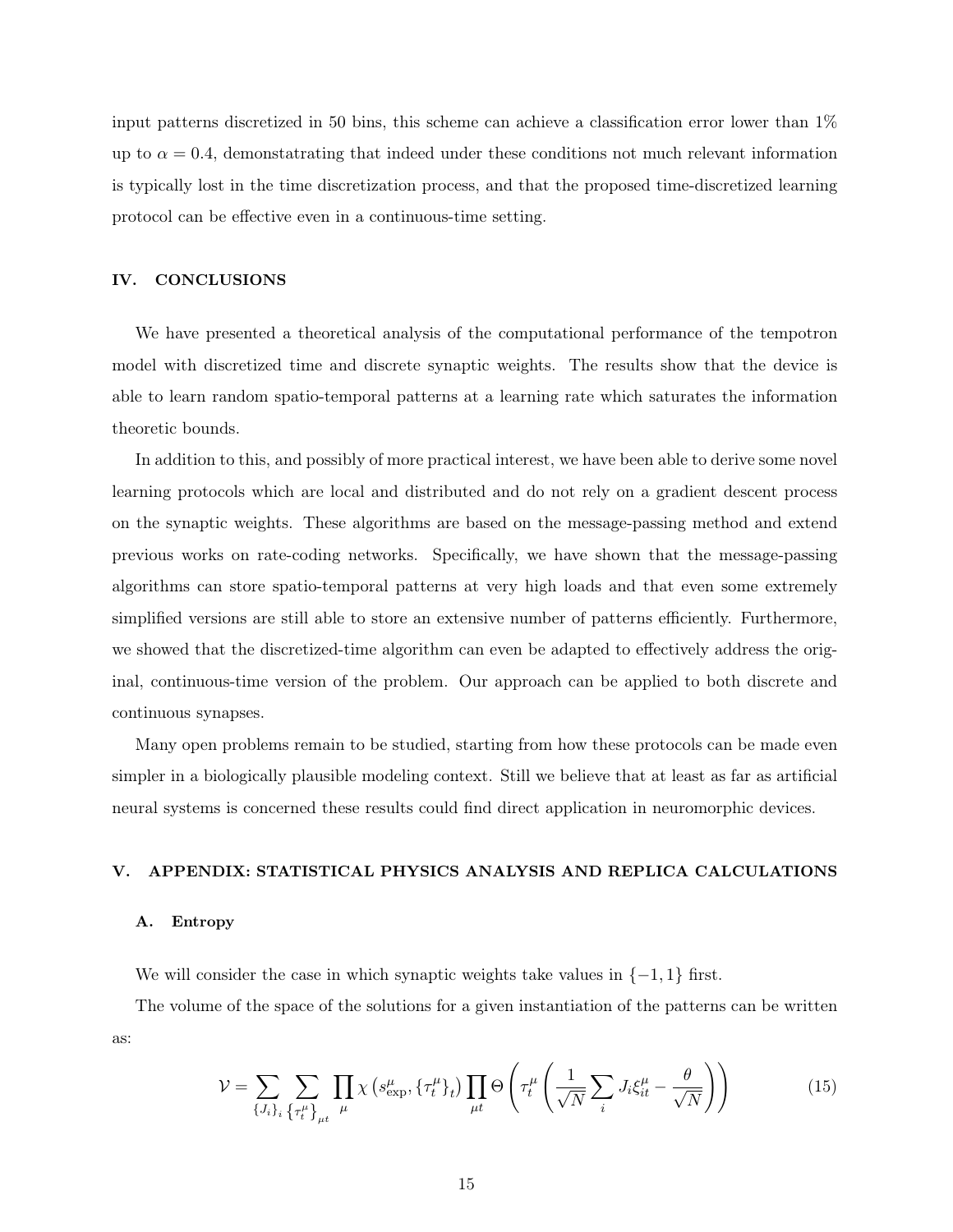where index  $i \in \{1, \ldots, N\}$  is used for synapses, index  $t \in \{1, \ldots, K\}$  is used for time bins, index  $\mu \in$  $\{1,\ldots,\alpha N\}$  is used for patterns, the auxiliary variables  $\tau_t^{\mu} \in \{-1,1\}$  are the internal representations (they are equal to  $2V_t^{\mu} - 1$ , see section I), and  $\chi(s, \{\tau_t\}_t) = \Theta\left(s - \left(1 - \prod_{t=1}^K (1 - \frac{1}{2})\right)\right)$  $\frac{1}{2} (1 + \tau_t^{\mu})$  $\binom{\mu}{t})\big)\bigg)$  is a characteristic function ensuring that the internal representation  $\tau_t$  is compatible with the output s.

From here on, for simplicity, we will omit the subscript exp from the outputs  $s^{\mu}$ .

In order to compute the entropy, we need to compute the quenched average  $\langle \log V \rangle_{\xi,s}$ ; we do this by using the replica trick:[7, 8]

$$
\langle \log \mathcal{V} \rangle_{\xi,s} = \lim_{n \to 0} \frac{\langle \mathcal{V}^n \rangle_{\xi,s} - 1}{n} \tag{16}
$$

where we compute  $\langle \mathcal{V}^n \rangle_{\xi,s}$  for integer values of n, and use the analytic continuation to compute the limit  $n \to 0$ . The average over the replicated volume is:

$$
\langle \mathcal{V}^n \rangle_{\xi,s} = \left\langle \sum_{\{J_i^a\}_{ia}} \sum_{\{\tau_t^{\mu a}\}_{\mu t}} \prod_{\mu a} \chi\left(s^{\mu}, \{\tau_t^{\mu a}\}_t\right) \prod_{\mu t a} \Theta \left(\tau_t^{\mu a} \left(\frac{1}{\sqrt{N}} \sum_i J_i^a \xi_{it}^{\mu} - \frac{\theta}{\sqrt{N}}\right)\right) \right\rangle_{\xi,s} \tag{17}
$$

We used the index  $a \in \{1, \ldots, n\}$  to denote the replica. We can now use the integral representation of the  $\Theta$  function,  $\Theta(y) = \int_{-\infty}^{\infty}$  $dx$  $\frac{dx}{2\pi} \int_0^\infty d\lambda \, e^{ix(\lambda - y)}$ , and compute the average over the input patterns, using their independence and the  $N \gg 1$  limit (in the following, all integrals are assumed to be on  $[-\infty, \infty]$  unless otherwise specified) :

$$
\left\langle \prod_{a} \Theta \left( \tau_t^{\mu a} \left( \frac{1}{\sqrt{N}} \sum_{i} J_i^a \xi_{it}^{\mu} - \frac{\theta}{\sqrt{N}} \right) \right) \right\rangle_{\xi} =
$$
\n
$$
= \int \prod_{a} \frac{dx_t^{\mu a}}{2\pi} \int_0^{\infty} \prod_{a} d\lambda_t^{\mu a} \prod_{a} \exp \left( ix_t^{\mu a} \left( \lambda_t^{\mu a} - \tau_t^{\mu a} \left( \bar{\xi} \frac{1}{\sqrt{N}} \sum_{i} J_i^a - \frac{\theta}{\sqrt{N}} \right) \right) \right) \cdot \exp \left( -\frac{v_{\xi}}{2N} \sum_{a,b} \tau_t^{\mu a} \tau_t^{\mu b} x_t^{\mu a} x_t^{\mu b} \sum_{i} J_i^a J_i^b \right)
$$
\n(18)

where  $\bar{\xi} = f$  and  $v_{\xi} = f(1-f)$  are the average value and the variance of the inputs  $\xi_{it}^{\mu}$ , respectively. We then introduce order parameters  $q^{ab} = \frac{1}{N}$  $\frac{1}{N} \sum_i J_i^a J_i^b$  and  $T^a = -\sqrt{N} \bar{J} + \frac{1}{\sqrt{N}}$  $\frac{1}{N} \sum_i J_i^a$  via Dirac-delta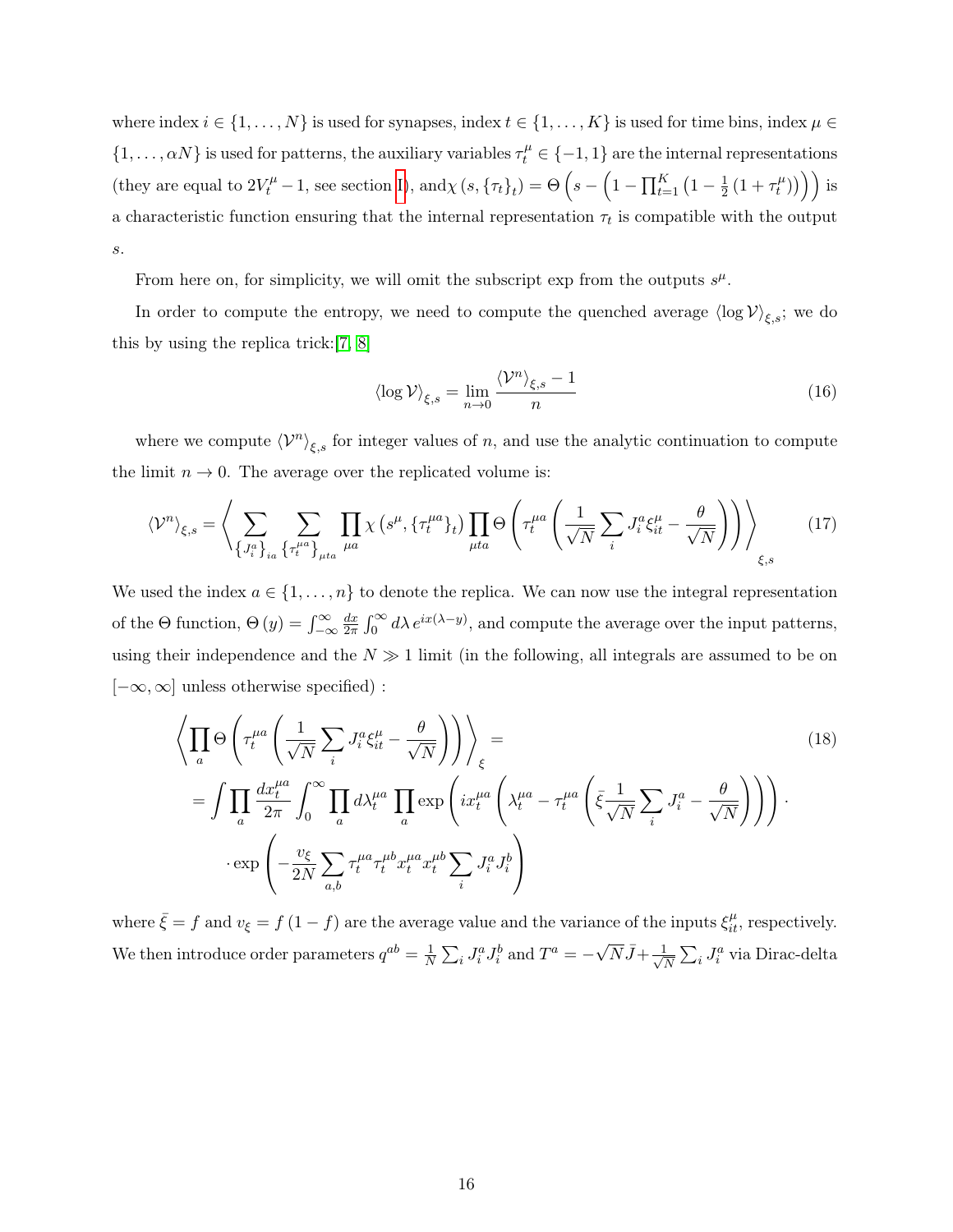functions, and their conjugates  $\hat{q}^{ab}$ ,  $\hat{T}^a$  via integral expansion of the deltas, and get:

$$
\langle V^{n}\rangle_{\xi,s} = \int \prod_{a} \frac{dT^{a}dT^{a}\sqrt{N}}{2\pi} \int \prod_{a\geq b} \frac{dq^{ab}d\hat{q}^{ab}N}{2\pi} \exp\left(\sqrt{N}\sum_{a} \left(T^{a} + \sqrt{N}\bar{J}\right)\hat{T}^{a} - N\sum_{a\geq b} q^{ab}\hat{q}^{ab}\right) \cdot (19)
$$
  

$$
\cdot \left(\sum_{\{J_{i}^{n}\}_{ia}} \prod_{i} \exp\left(\sum_{a\geq b} \hat{q}^{ab}J_{i}^{a}J_{i}^{b} - \sum_{a} \hat{T}^{a}J_{i}^{a}\right)\right).
$$
  

$$
\cdot \left(\sum_{\{J_{i}^{n}\}_{ita}} \prod_{\mu a} \chi\left(s^{\mu}, \{\tau_{i}^{\mu a}\}_{i}\right).
$$
  

$$
\cdot \prod_{\mu t} \left(\int \prod_{a} \frac{dx_{i}^{\mu a}}{2\pi} \int_{0}^{\infty} \prod_{a} d\lambda_{t}^{\mu a} \prod_{a} \exp\left(i x_{t}^{\mu a} \left(\lambda_{t}^{\mu a} - \tau_{t}^{\mu a} \left(\bar{\xi}\left(T^{a} + \sqrt{N}\bar{J}\right) - \frac{\theta}{\sqrt{N}}\right)\right)\right) \cdot \exp\left(-\frac{v_{\xi}}{2} \sum_{a,b} \tau_{t}^{\mu a} \tau_{t}^{\mu}x_{i}^{\mu a}x_{i}^{\mu b}q^{ab}\right)\right)\right) \right) \cdot \exp\left(-\frac{v_{\xi}}{2} \sum_{a,b} \tau_{t}^{\mu a} \tau_{t}^{\mu}x_{i}^{\mu}x_{i}^{\mu a}q_{b}^{b}\right)\right) \right) \cdot \left(\sum_{\{J^{n}\}_{a} \in \mathbb{Z}} \exp\left(\sum_{a\geq b} \hat{T}^{a}J^{a}J^{a}\right)\right) \cdot \left(\sum_{\{J^{n}\}_{a} \in \mathbb{Z}} \exp\left(\sum_{a\geq b} \hat{T}^{ab}J^{a}J^{a}\right)\right)^{N} \cdot \left(\sum_{\{J^{n}\}_{a} \in \mathbb{Z}} \prod_{a} \chi\left(s, \{\tau_{t}^{a}\}_{i}\right).
$$
  

where in the second step we dropped indices i and  $\mu$ . We expand the threshold  $\theta$  in series of  $\sqrt{N}$ :

$$
\theta = N\theta_0 + \sqrt{N}\theta_1 \tag{20}
$$

from which we immediately get the relation:

$$
\bar{J} = \frac{\theta_0}{\bar{\xi}}\tag{21}
$$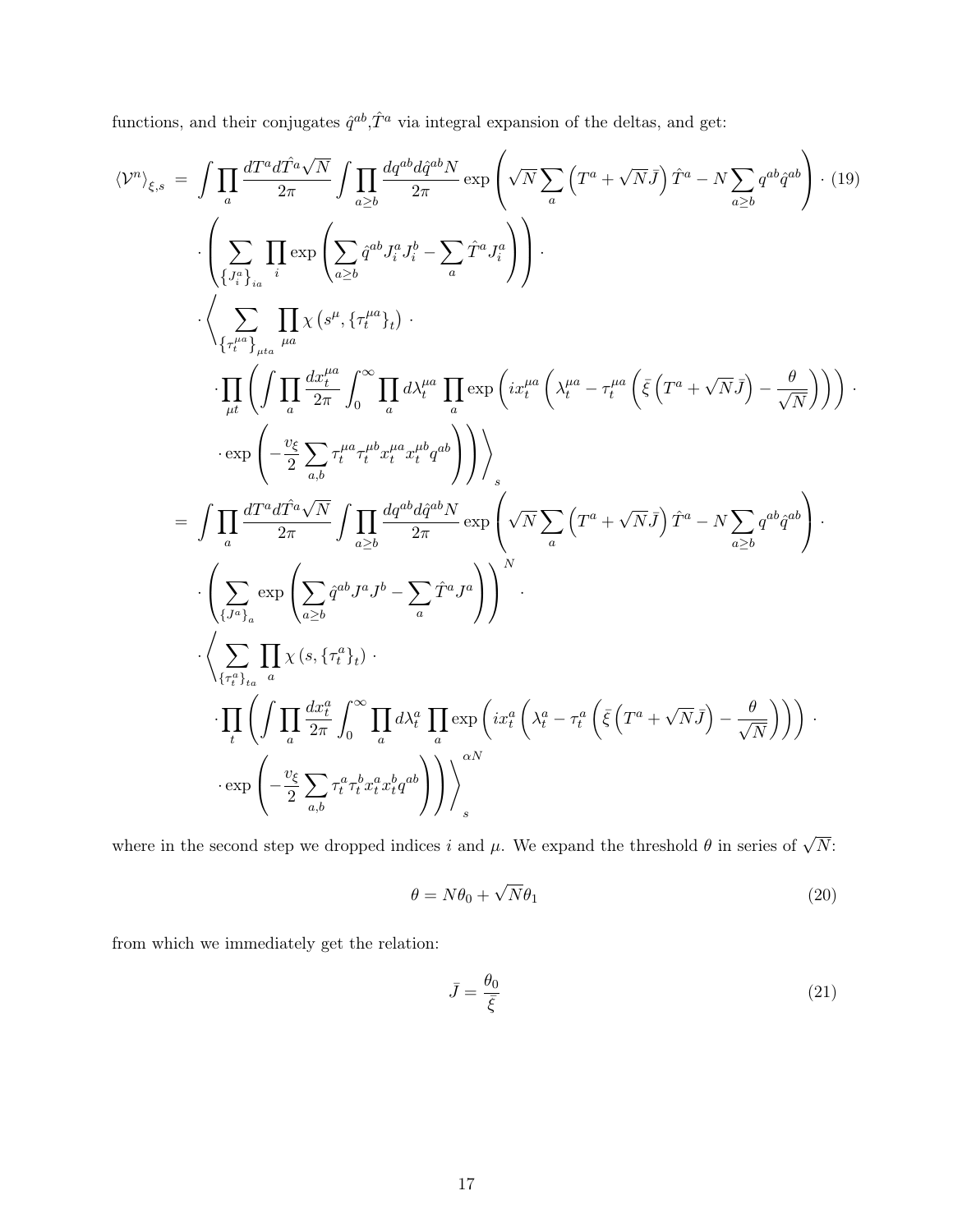This leaves us with:

$$
\langle \mathcal{V}^{n} \rangle_{\xi,s} = \int \prod_{a} \frac{dT^{a} d\hat{T}^{a} \sqrt{N}}{2\pi} \int \prod_{a \geq b} \frac{dq^{ab} d\hat{q}^{ab} N}{2\pi} \cdot \exp\left(\sqrt{N} \sum_{a} T^{a} \hat{T}^{a} + N \bar{J} \sum_{a} \hat{T}^{a} - N \sum_{a \geq b} q^{ab} \hat{q}^{ab}\right) \cdot \left(\sum_{\{J^{a}\}_{a}} \exp\left(\sum_{a \geq b} \hat{q}^{ab} J^{a} J^{b} - \sum_{a} \hat{T}^{a} J^{a}\right)\right)^{N} \cdot \left(\sum_{\{\tau^{a}\}_{a}} \prod_{a} \chi\left(s, \{\tau^{a}\}_{t}\}\right) \prod_{t} \left(\int \prod_{a} \frac{dx_{t}^{a}}{2\pi} \int_{0}^{\infty} \prod_{a} d\lambda_{t}^{a} \prod_{a} \exp\left(ix_{t}^{a} \left(\lambda_{t}^{a} - \tau_{t}^{a} \left(\bar{\xi} T^{a} - \theta_{1}\right)\right)\right) \cdot \exp\left(-\frac{v_{\xi}}{2} \sum_{a,b} \tau_{t}^{a} \tau_{t}^{b} x_{t}^{a} x_{t}^{b} q^{ab}\right)\right)\right)^{\alpha N}
$$

In the  $N \gg 1$  limit, this integral can be computed by the saddle point method: we introduce the RS Ansatz for the solution:  $T^a = T \forall a, q^{ab} = q \forall a, b : a \neq b, q^{aa} = Q \forall a$ , and analogous expressions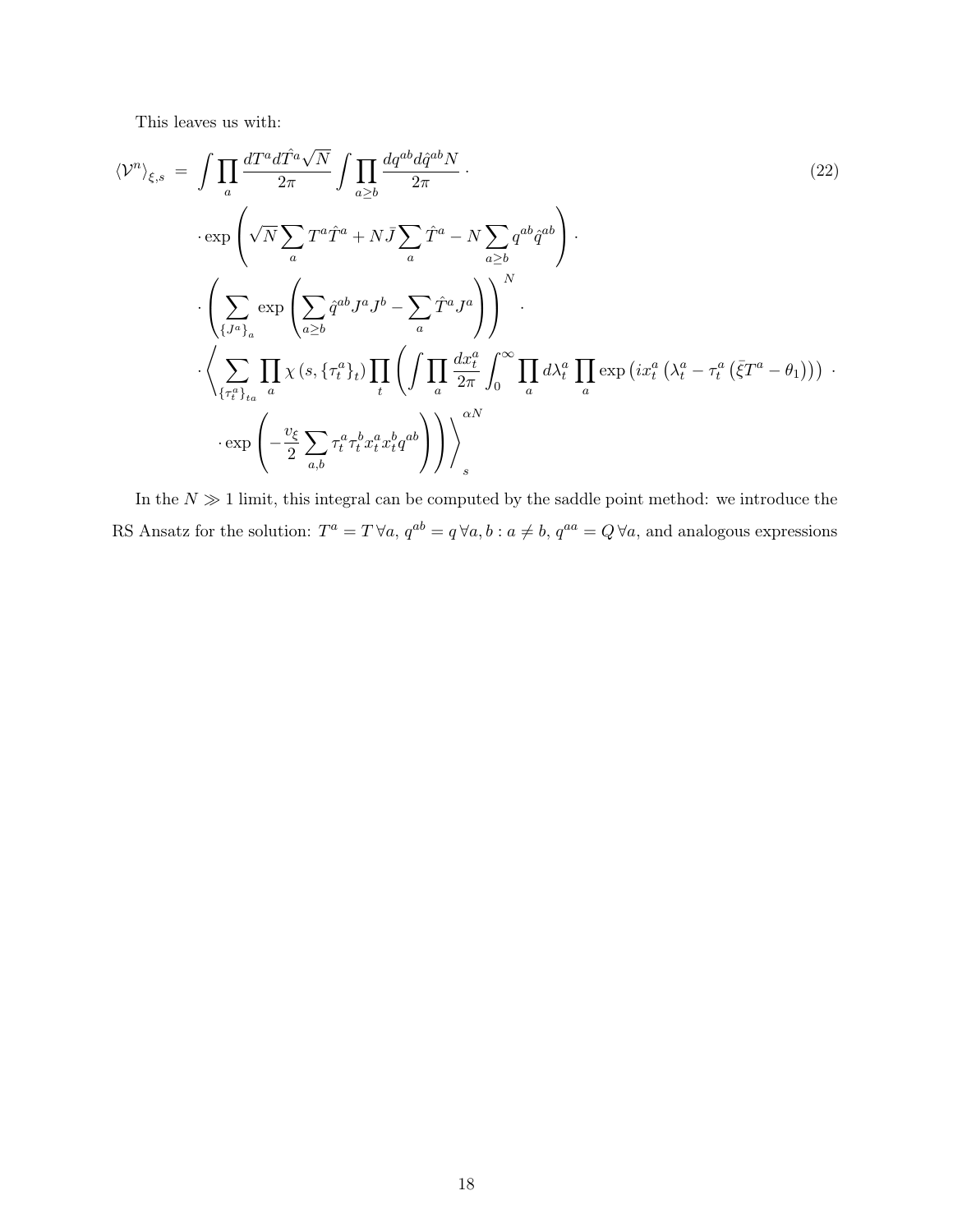for the conjugate parameters. Therefore:

hV<sup>n</sup> i ξ,s = exp NJ¯Tˆ + N n 2 qqˆ − NnQQˆ · (23) · X {Ja}<sup>a</sup> exp qˆ 2 X a J a !2 − 1 2 qˆ− 2Qˆ X a (J a ) <sup>2</sup> − TˆX a J a N · · \* <sup>X</sup> {τ a t }ta Y a χ (s, {τ a <sup>t</sup> }<sup>t</sup> ) Y t <sup>ˆ</sup> <sup>Y</sup> a dx<sup>a</sup> t 2π ˆ <sup>∞</sup> 0 Y a dλ<sup>a</sup> t Y a exp ix<sup>a</sup> t λ a <sup>t</sup> − τ a t ¯ξT − θ<sup>1</sup> · · exp <sup>−</sup> vξ 2 q X a τ a t x a t !2 + (Q − q) X a (x a t ) 2 + αN s = exp NJ¯Tˆ + N n 2 qqˆ − NnQQˆ · · ˆ Du X {J} exp − 1 2 qˆ− 2Qˆ J <sup>2</sup> + p quˆ − Tˆ J <sup>n</sup> N · · ˆ Y t Du<sup>t</sup> \* X {τt}<sup>t</sup> χ (s, {τt}<sup>t</sup> ) Y t ˆ dx<sup>t</sup> 2π ˆ <sup>∞</sup> 0 dλ<sup>t</sup> exp − vξ 2 (Q − q) (xt) 2 · · exp ix<sup>t</sup> λ<sup>t</sup> − τ<sup>t</sup> ¯ξT − θ<sup>1</sup> − <sup>√</sup>vξqu<sup>t</sup> <sup>n</sup> s αN = exp Nn J¯Tˆ + 1 2 qqˆ − QQˆ + + ˆ Du log X {J} exp − 1 2 qˆ− 2Qˆ J <sup>2</sup> + p quˆ − Tˆ J + α ˆ Y t Du<sup>t</sup> \* log X {τt}<sup>t</sup> χ (s, {τt}<sup>t</sup> ) Y t H −τ<sup>t</sup> ¯ξT − θ<sup>1</sup> − <sup>√</sup>vξqu<sup>t</sup> p v<sup>ξ</sup> (Q − q) ! + s 

where in the second step we introduced auxiliary Gaussian integrals (we use the shorthand notation  $Du = du \frac{1}{\sqrt{2}}$  $\frac{1}{2\pi}e^{-\frac{u^2}{2}}$  and define  $H(x) = \int_x^{\infty} Dy$ , which allows to drop the replica index a, and in the last step we used the  $n \to 0$  limit. Finally, we obtain the expression for the entropy:

$$
S = \frac{1}{N} \langle \log \mathcal{V} \rangle_{\xi,s} = \bar{J}\hat{T} + \frac{1}{2}\hat{q}q - \hat{Q}Q + \mathcal{Z}_J\left(\hat{Q},\hat{q},\hat{T}\right) + \mathcal{Z}_S\left(Q,q,T\right) \tag{24}
$$

$$
\mathcal{Z}_J\left(\hat{Q},\hat{q},\hat{T}\right) \ = \ \int Du \, \log \left( \sum_{\{J\}} \exp\left(-\frac{1}{2}\left(\hat{q}-2\hat{Q}\right)J^2+\left(\sqrt{\hat{q}}u-\hat{T}\right)J\right) \right) \tag{25}
$$

$$
\mathcal{Z}_S\left(Q, q, T\right) \ = \ \alpha \int \prod_t D u_t \left\langle \log \left( \sum_{\{\tau_t\}_t} \chi\left(s, \{\tau_t\}_t\} \prod_t H\left(-\tau_t \, \eta\left(u_t, Q, q, T\right)\right) \right) \right\rangle \tag{26}
$$

$$
\eta(u, Q, q, T) = \frac{\bar{\xi}T - \theta_1 - \sqrt{v_{\xi}q}u}{\sqrt{v_{\xi}(Q - q)}}
$$
\n(27)

The expression for  $\mathcal{Z}_J$  is the familiar expression for perceptron models, and it can be written more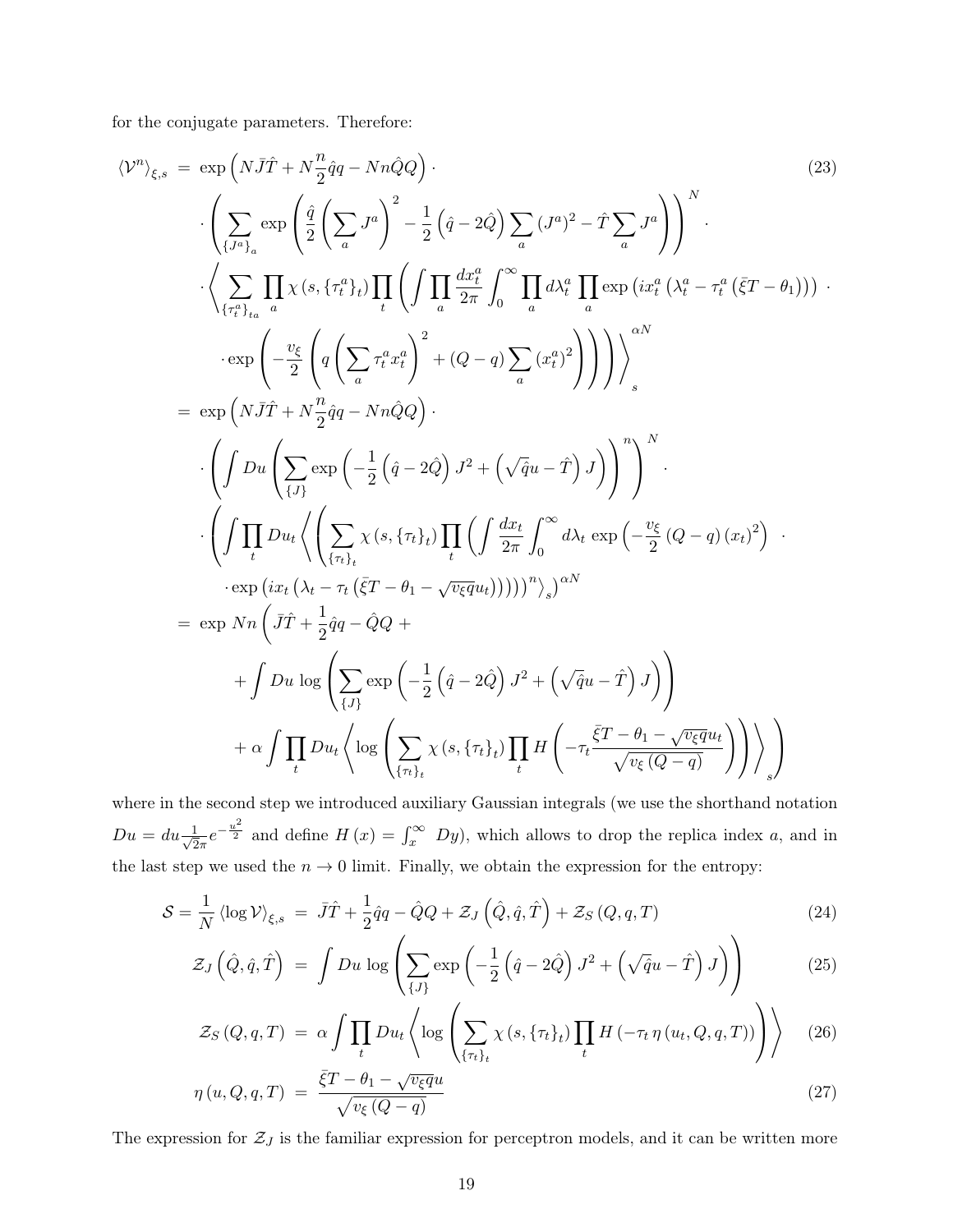explicitly for the two cases  $J \in \{-1,1\}$  and  $J \in \{0,1\}$ 

$$
\mathcal{Z}_{J}^{\pm}\left(\hat{Q},\hat{q},\hat{T}\right) = -\frac{1}{2}\left(\hat{q}-2\hat{Q}\right) + \int Du \, \log\left(2\cosh\left(\sqrt{\hat{q}}u-\hat{T}\right)\right) \tag{28}
$$

$$
\mathcal{Z}_J^{01}\left(\hat{Q},\hat{q},\hat{T}\right) = \int Du \, \log\left(1 + \exp\left(-\frac{1}{2}\left(\hat{q} - 2\hat{Q}\right) + \sqrt{\hat{q}}u - \hat{T}\right)\right) \tag{29}
$$

The expression for  $\mathcal{Z}_S$  can be manipulated further:

$$
\mathcal{Z}_S(Q,q,T) = \alpha \left(1 - f'\right) K \int Du \log H \left(\eta \left(u, Q, q, T\right)\right) + \tag{30}
$$

$$
+\alpha f' \int \prod_t Du_t \log \left(1 - \prod_t H\left(\eta\left(u_t, Q, q, T\right)\right)\right) \tag{31}
$$

In the limit of  $K \gg 1$ , we can use the central limit theorem and keep only the higher order terms in  $K$ , and obtain:

$$
\mathcal{Z}_S(Q,q,T) = \alpha \left( \left( 1 - f' \right) K \Lambda(Q,q,T) + f' \log \left( 1 - \exp \left( K \Lambda(Q,q,T) \right) \right) \right) \tag{32}
$$

where we defined:

$$
\Lambda(Q, q, T) = \int Du \log H(\eta(u, Q, q, T)) \tag{33}
$$

The saddle point equation for  $T$  gives:

$$
0 = \frac{\partial Z_S}{\partial T} = \alpha K \left( 1 - f' \frac{1}{1 - e^{K\Lambda}} \right) \frac{\partial \Lambda (Q, q, T)}{\partial T}
$$

which implies:

$$
\Lambda(Q, q, T) = \frac{1}{K} \log (1 - f')
$$
\n(34)

This in turn puts to zero  $\hat{q}$  and  $\hat{Q}$ :

$$
\hat{q} = -2\frac{\partial Z_S}{\partial q} = -2\alpha K \left(1 - f' \frac{1}{1 - e^{K\Lambda}}\right) \frac{\partial \Lambda (Q, q, T)}{\partial q} = 0
$$

$$
\hat{Q} = \frac{\partial Z_S}{\partial Q} = \alpha K \left(1 - f' \frac{1}{1 - e^{K\Lambda}}\right) \frac{\partial \Lambda (Q, q, T)}{\partial Q} = 0
$$

Optimizing with respect to  $\theta_0$ , i.e. imposing  $\frac{\partial S}{\partial \bar{J}} = 0$ , we also get  $\hat{T} = 0$ .

The remaining equations are different for the cases  $\pm 1$  and 01. For the  $\pm 1$  case:

$$
q = -2\frac{\partial \mathcal{Z}_J}{\partial \hat{q}} = 1 - \frac{1}{\sqrt{\hat{q}}} \int Du u \tanh\left(\sqrt{\hat{q}}u - \hat{T}\right)
$$
(35)

$$
Q = \frac{\partial \mathcal{Z}_J}{\partial \hat{Q}} = 1\tag{36}
$$

$$
\bar{J} = -\frac{\partial \mathcal{Z}_J}{\partial \hat{T}} = \int Du \, \tanh\left(\sqrt{\hat{q}}u - \hat{T}\right) \tag{37}
$$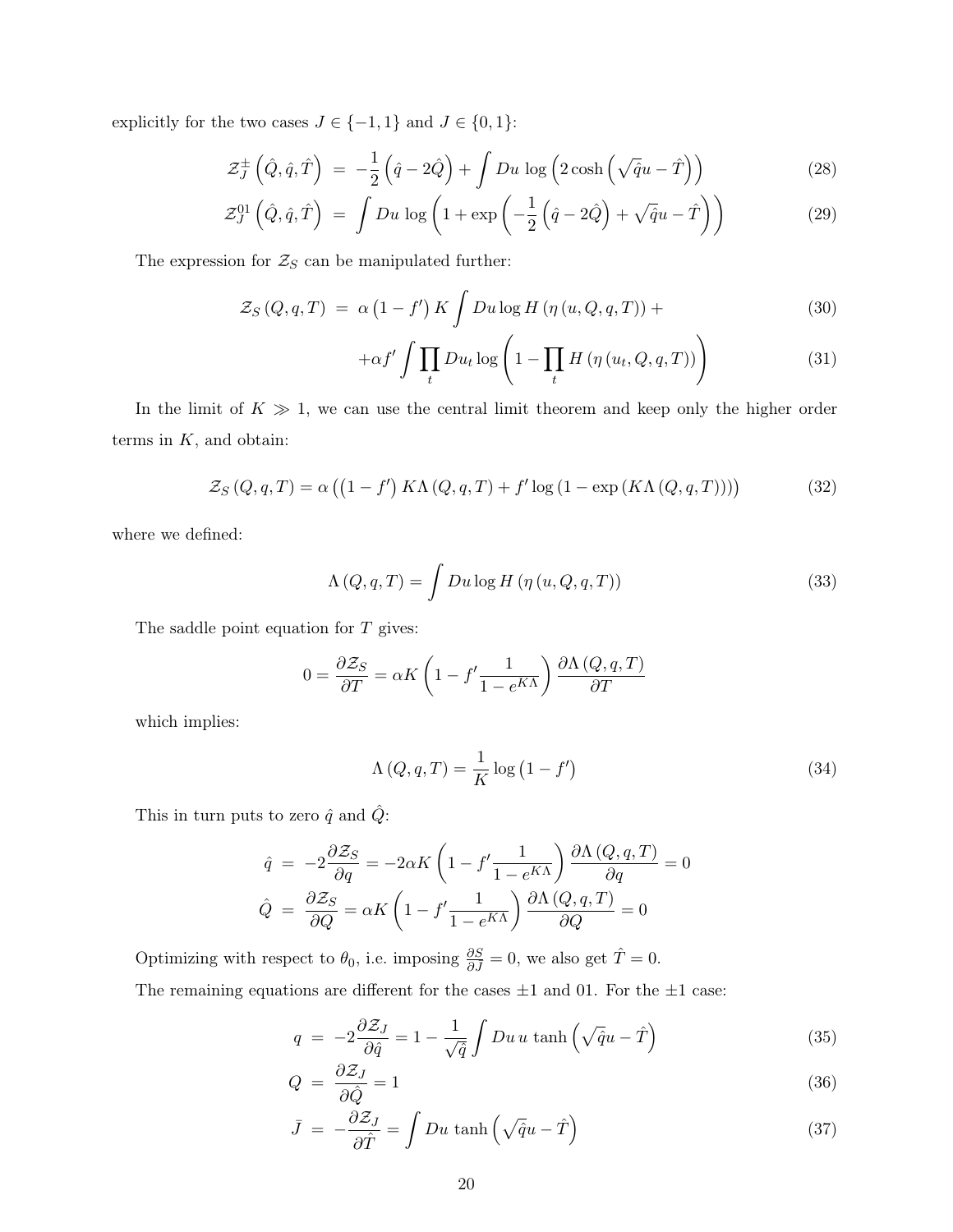The result  $Q = 1$  is obvious. From  $\hat{T} = 0$  and  $\hat{q} = 0$ , and since  $\bar{\xi} \neq 0$ , we get  $q = 0$  and  $\theta_0 = 0$ . For the 01 case:[7, 8]

$$
q = -2\frac{\partial \mathcal{Z}_J}{\partial \hat{q}} = \int Du \frac{1}{1 + \exp\left(\frac{1}{2}\left(\hat{q} - 2\hat{Q}\right) - \sqrt{\hat{q}}u + \hat{T}\right)} \left(1 - \frac{u}{\sqrt{\hat{q}}}\right)
$$
(38)

$$
Q = \frac{\partial \mathcal{Z}_J}{\partial \hat{Q}} = \int Du \frac{1}{1 + \exp\left(\frac{1}{2}\left(\hat{q} - 2\hat{Q}\right) - \sqrt{\hat{q}}u + \hat{T}\right)}\tag{39}
$$

$$
\bar{J} = -\frac{\partial \mathcal{Z}_J}{\partial \hat{T}} = Q \tag{40}
$$

From  $\hat{q} = 0$  and  $\hat{Q} = 0$  these simplify to:

$$
Q = \bar{J} = \frac{1}{1 + e^{\hat{T}}} = \frac{1}{2}
$$
  

$$
q = \frac{1}{\left(1 + e^{\hat{T}}\right)^2} = Q^2 = \frac{1}{4}
$$
  

$$
\theta_0 = \frac{f}{2}
$$

From  $q = Q^2$  we see that the cross-overlap is as low as possible, like in the  $\pm 1$  case: the physical interpretation is that clusters of solution are isolated, i.e. point-like.

The only remaining order parameters are T and  $\theta_1$ , which are related by eq. 34 and give:

$$
T = \frac{1}{f} \left( \theta_1 + \sqrt{2f(1-f)} \text{erfc}^{-1} \left( 2 \sqrt[K]{1-f'} \right) \right)
$$
(41)

Therefore, in order to have unbiased synapses, i.e.  $T = 0$ , we may set  $\theta_1$  to:

$$
\theta_1 = -\sqrt{2f(1-f)} \text{erfc}^{-1} \left( 2 \sqrt[K]{1-f'} \right) \tag{42}
$$

With our choice for the distribution of the inputs,  $f = 1 - \sqrt{1 - f}$ , this formula starts from 0 at  $K = 1$ , has a maximum for  $K = 6$  and slowly decreases (as  $\sqrt{\frac{\log(K)}{K}}$  $\frac{K(K)}{K}$  to 0 as K diverges; the reason for this behaviour is that there are two competing tendencies at work as  $K$  increases: on one hand, the increase in the length of the internal representation while  $f'$  is kept constant requires that more and more individual bins fall below threshold; on the other hand, the sparsification of the inputs reduces the fluctuations in the depolarization; this second contribution dominates for large K and so the threshold goes to 0, but for practical purposes (i.e. for biologically relevant values of  $K$ ) it does not become negligible.

From the above results, we can determine the entropy:

$$
S = \log(2) - \alpha \left( \left( 1 - f' \right) \log \left( 1 - f' \right) + f' \log \left( f' \right) \right) \tag{43}
$$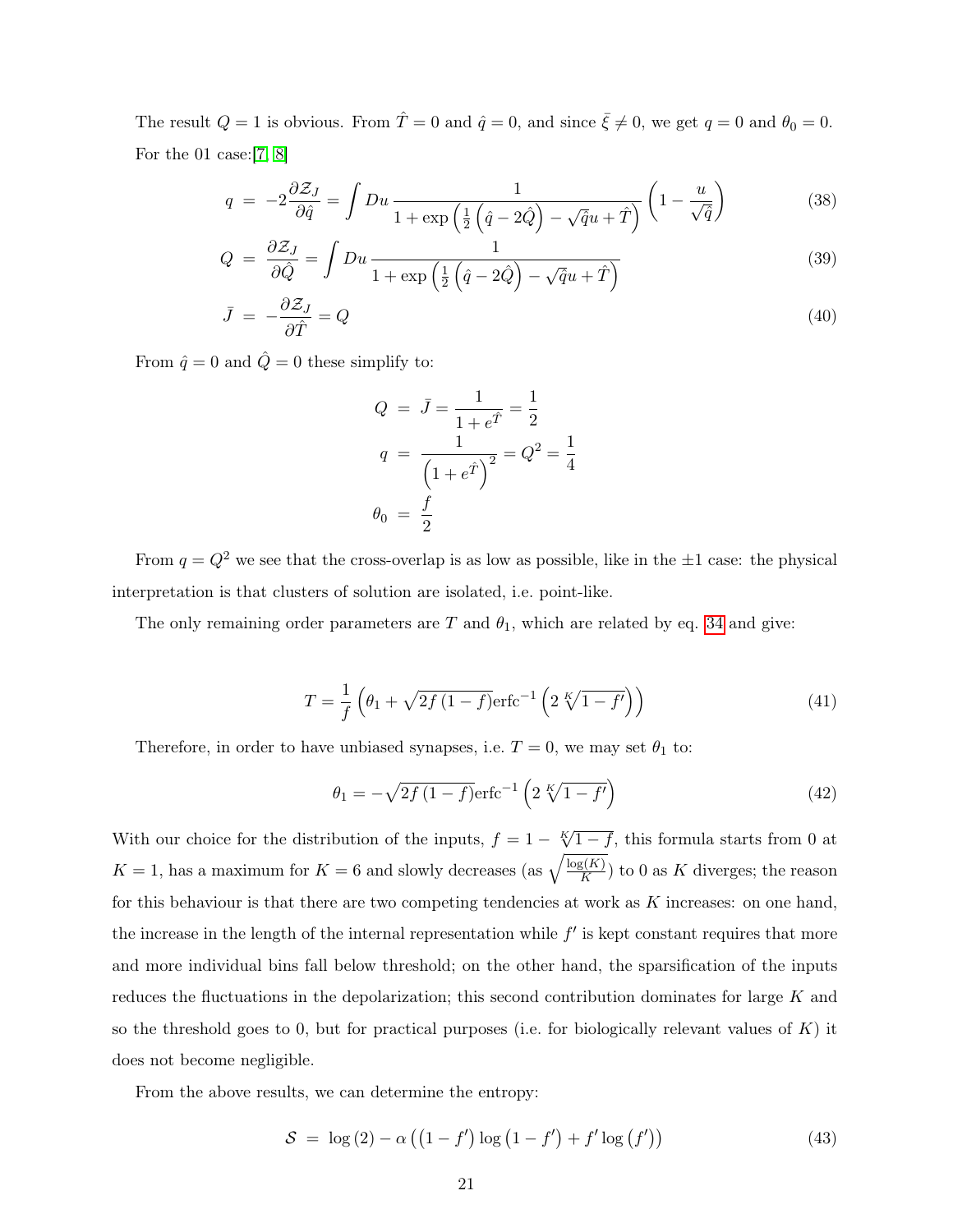which goes to 0 at:

$$
\alpha_c = (1 - f') \log_2 (1 - f') + f' \log_2 (f')
$$
\n(44)

which coincides with the information theoretic upper bound.

#### B. Distribution of output spikes

The probability distribution of the number of output spikes (i.e. 1's in the internal representation) can be obtained by taking the ratio between the volume of the solution space in which one pattern is restricted to produce  $Y$  spikes and the total volume:

$$
P(Y) = \frac{1}{\mathcal{V}} \left\langle \sum_{\{\tau_t^{\mu}\}_{\mu l}} \delta_k \left( \sum_t \left( \frac{1 + \tau_t^1}{2} \right), Y \right) \right. \cdot \left. \sum_{\{J_i\}_i \mu} \prod_{\mu} \chi \left( s^{\mu}, \{\tau_t^{\mu}\}_t \right) \prod_{\mu t} \Theta \left( \tau_t^{\mu} \left( \frac{1}{\sqrt{N}} \sum_i J_i \xi_{it}^{\mu} - \frac{\theta}{\sqrt{N}} \right) \right) \right\rangle_{\xi, s} \tag{45}
$$

where  $\delta_k(x, y)$  is the Kronecker delta function:

$$
\delta_k(x, y) = \begin{cases} 1 & \text{if } x = y \\ 0 & \text{otherwise} \end{cases}
$$

We can write  $V^{-1} = \lim_{n\to 0} V^{n-1}$ , restrict ourselves to integer n and obtain an expression almost identical to eq. 17, except for the Kronecker delta affecting pattern  $\mu = 1$ :

$$
P(Y) = \left\langle \sum_{\{\tau_t^{\mu a}\}_{\mu t_a}} \delta_k \left( \sum_t \left( \frac{1 + \tau_t^{1a}}{2} \right) - Y \right) \right. \tag{46}
$$
\n
$$
\cdot \sum_{\{J_i^a\}_{ia}} \prod_{\mu a} \chi \left( s^{\mu}, \{\tau_t^{\mu a}\}_t \right) \prod_{\mu t_a} \Theta \left( \tau_t^{\mu a} \left( \frac{1}{\sqrt{N}} \sum_i J_i^a \xi_{it}^{\mu} - \frac{\theta}{\sqrt{N}} \right) \right) \right\rangle_{\xi, s}
$$

The computation follows the one for the entropy; the only affected term is  $\mathcal{Z}_S$ , and only one term survives the limit  $n \to 0$ , giving:

$$
P(Y) = \delta_k(Y,0) \left(1 - f'\right) + \left(1 - \delta_k(Y,0)\right) f' \int \prod_t Du_t \frac{\binom{K}{Y} \prod_{t=1}^Y H^+(u_t) \prod_{t=Y+1}^K H^-(u_t)}{1 - \prod_{t=1}^K H^-(u_t)} \tag{47}
$$

where we wrote  $H^{\pm}(u) = H(\mp \eta(u, Q, q, t))$  (see eq. 27) for short. For large K and finite Y, this approximates to:

$$
P(Y) = \delta_k(Y,0) (1 - f') + (1 - \delta_k(Y,0)) f' \binom{K}{Y} \frac{e^{(K-Y)\Lambda}}{1 - e^{K\Lambda}} (1 - e^{\Lambda})^Y
$$
(48)  
=  $\binom{K}{Y} (e^{\Lambda})^{K-Y} (1 - e^{\Lambda})^Y$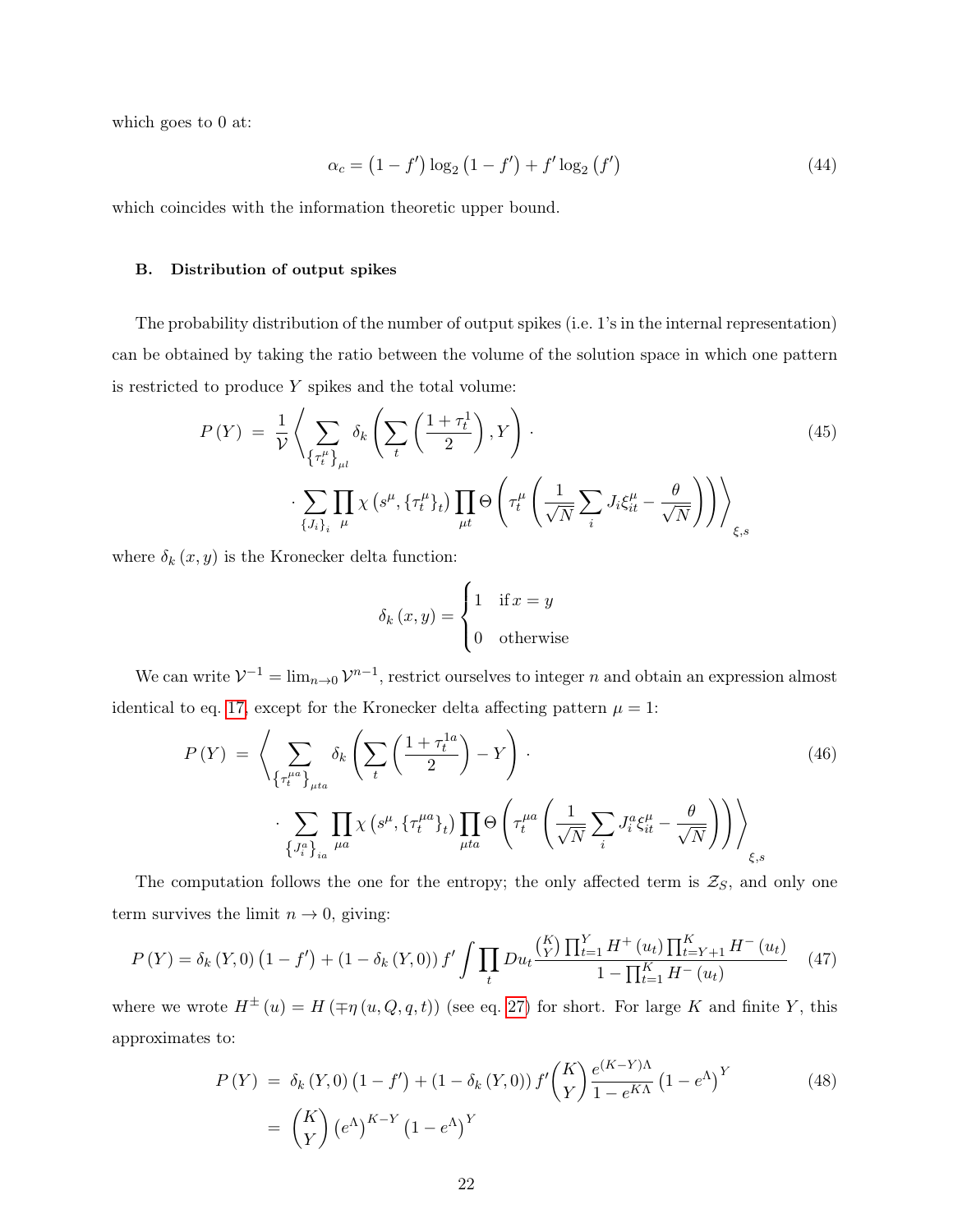where  $\Lambda = \Lambda(Q, q, T)$  (see eq. 33), and in the second step we used eq. 34 from the saddle point solution. The result is a binomial distribution, in which the probability of producing a spike is  $1 - e^{\Lambda} = 1 - \sqrt[K]{1 - f'}$ , which is our choice for the input frequency f.

#### C. Structure of the internal representations

We can study the structure of the space of the internal representations by following [15, 16]: we consider the volume of each internal representation  $\mathcal{V}_{\mathcal{T}}$ , where  $\mathcal{T} = \{ \tau_t^{\mu} \}$  $\left\{t^{\mu}\right\}_{\mu t}$  is an internal representation, such that the overall volume can be written as  $V = \sum_{\mathcal{T}} V_{\mathcal{T}}$ ; then we define:

$$
\mathcal{V}(r) = \sum_{\mathcal{T}} \left(\mathcal{V}_{\mathcal{T}}\right)^r \tag{49}
$$

and study the free energy defined by:

$$
g\left(r\right) = -\frac{\langle \log\left(V\left(r\right)\right) \rangle}{Nr} \tag{50}
$$

which, once known, allows to derive the size of the internal representations from the quantity

$$
w(r) = \frac{\partial}{\partial r} \left( -rg\left(r\right)\right) \tag{51}
$$

(for  $r = 1$ ,  $w(1) = \frac{1}{N} \log \mathcal{V}_{\mathcal{T}}^*$  where  $\mathcal{V}_{\mathcal{T}}^*$  is the typical volume of the dominant internal representations), and their number from the micro-canonical entropy

$$
\mathcal{N}(r) = -\frac{\partial}{\partial^1/r}g(r) \tag{52}
$$

(for  $r = 1, \mathcal{N}(1)$  is the logarithm of the typical number of internal representation of size  $\mathcal{V}_{\mathcal{T}}^{\star}$ , divided by  $N$ ).

The computation is performed by using the replica trick for r integer and then performing an analytic continuation:

$$
\langle V(r)^n \rangle = \left\langle \sum_{\{\tau_t^{\mu a}\}_{\mu t a}} \sum_{\{J_i^{a\nu}\}_{i a\nu}} \prod_{\mu a} \chi\left(s^{\mu}, \{\tau_t^{\mu a}\}_t\right) \prod_{\mu t a\nu} \Theta\left(\tau_t^{\mu a} \left(\frac{1}{\sqrt{N}} \sum_i J_i^{a\nu} \xi_{it}^{\mu} - \frac{\theta}{\sqrt{N}}\right)\right) \right\rangle_{\xi, s} \tag{53}
$$

where we introduced the new internal representation replica index  $\nu \in \{1, \ldots, r\}$ . The computation follows the steps of the entropy computation of section V A, but requires the introduction of order parameters with 2 replica indices; in particular  $q^{a\nu, b\phi} = \frac{1}{N}$  $\frac{1}{N}\sum_i J_i^{a\nu}J_i^{b\phi}$  $i^{o\phi}$ , which in the RS Anzatz can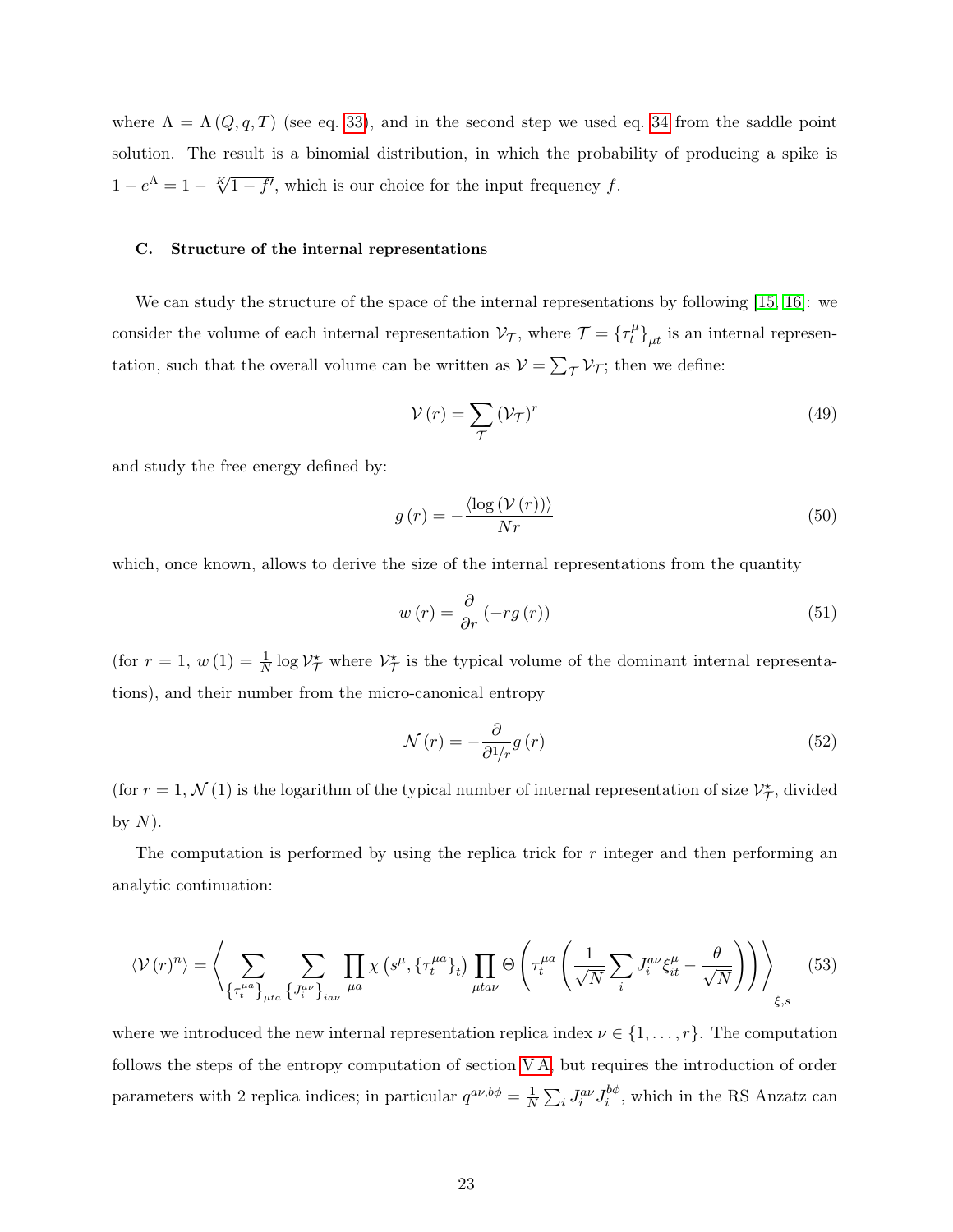take 3 values:

$$
q^{a\nu,b\phi} = \begin{cases} Q & \text{if } a = b, \nu = \phi \\ q_1 & \text{if } a = b, \nu \neq \phi \\ q_0 & \text{if } a \neq b \end{cases}
$$

We obtain, for large  $K$ :

$$
g(r) = -\bar{J}\hat{T} - \frac{1}{2}rq_0\hat{q}_0 + \frac{r-1}{2}q_1\hat{q}_1 + \hat{Q}Q - \frac{1}{r}\mathcal{Z}_J + \frac{1}{r}\mathcal{Z}_S
$$
\n<sup>(54)</sup>

$$
\mathcal{Z}_J = \int Du \, \log \left( \int Dz \left( \sum_{\{J\}} e^{\frac{1}{2} (2\hat{Q} - \hat{q}_1) J^2 + (\sqrt{\hat{q}_0} u + \sqrt{\hat{q}_1 - \hat{q}_0} z - \hat{T}) J} \right)^r \right) \tag{55}
$$

$$
\mathcal{Z}_S = \alpha \left( \left( 1 - f' \right) K \Lambda \left( Q, q_1, q_0, T \right) + f' \log \left( e^{K \Phi(Q, q_1, q_0, T)} - e^{K \Lambda(Q, q_1, q_0, T)} \right) \right) \tag{56}
$$

$$
\Lambda(Q, q_1, q_0, T) = \int Du \, \log \left( \int Dz \, H \left( \eta \left( u, z, Q, q_1, q_0, T \right) \right)^r \right) \tag{57}
$$

$$
\Phi(Q, q_1, q_0, T) = \int Du \log \left( \int Dz H \left( -\eta (u, z, Q, q_1, q_0, T) \right)^r + H \left( \eta (u, z, Q, q_1, q_0, T) \right)^r \right) \tag{58}
$$
\n
$$
u \sqrt{v_{\xi} q_0} - z \sqrt{v_{\xi} (q_1 - q_0)} + \theta_1 - T \xi
$$
\n
$$
(59)
$$

$$
\eta(u, z, Q, q_1, q_0, T) = -\frac{u\sqrt{v_{\xi}q_0 - z\sqrt{v_{\xi}(q_1 - q_0)} + \theta_1 - T_{\xi}}}{\sqrt{v_{\xi}(Q - q_1)}}
$$
(59)

The saddle point equations for  $r = 1$  give the same results as before, as expected; in particular, we find  $q_0 = q_1 = 0$  in the  $\pm 1$  case and  $q_0 = q_1 = 1/4$  in the 01 case, and  $g(1) = -S$  as expected. Furthermore, we have:

$$
\frac{\partial \mathcal{Z}_{\mathcal{S}}}{\partial r}\bigg|_{r=1} = \alpha K \int Du \int Dz \left( H^+(u,z) \log H^+(u,z) + H^-(u,z) \log H^-(u,z) \right) \tag{60}
$$

where we used the shorthand notation  $H^{\pm}(u, z) = H(\mp \eta(u, z, Q, q_1, q_0, T))$ . From this and from the saddle point equations at  $r = 1$ , in particular from eq. 34, we obtain the weight and the entropy of the dominant internal representations for  $f' = \frac{1}{2}$ :

$$
w(1) = \left. \frac{\partial}{\partial r} \left( -rg\left( r \right) \right) \right|_{r=1} = \log 2 \left( -1 + \alpha + \alpha \log K - \alpha \log \log 2 \right) \tag{61}
$$

$$
\mathcal{N}(1) = -\frac{\partial}{\partial^1/r} g(r) \bigg|_{r=1} = -\alpha \left( \log \log 2 - \log K \right) \log 2 \tag{62}
$$

From these, we can find the leading terms of the number of different dominant internal representations:

$$
e^{N\mathcal{N}(1)} = \left(\frac{K}{\log 2}\right)^{N\alpha \log 2} \tag{63}
$$

and their volume:

$$
e^{-Nw(1)} = 2^{N(1-\alpha)} \left(\frac{\log 2}{K}\right)^{N\alpha \log 2} \tag{64}
$$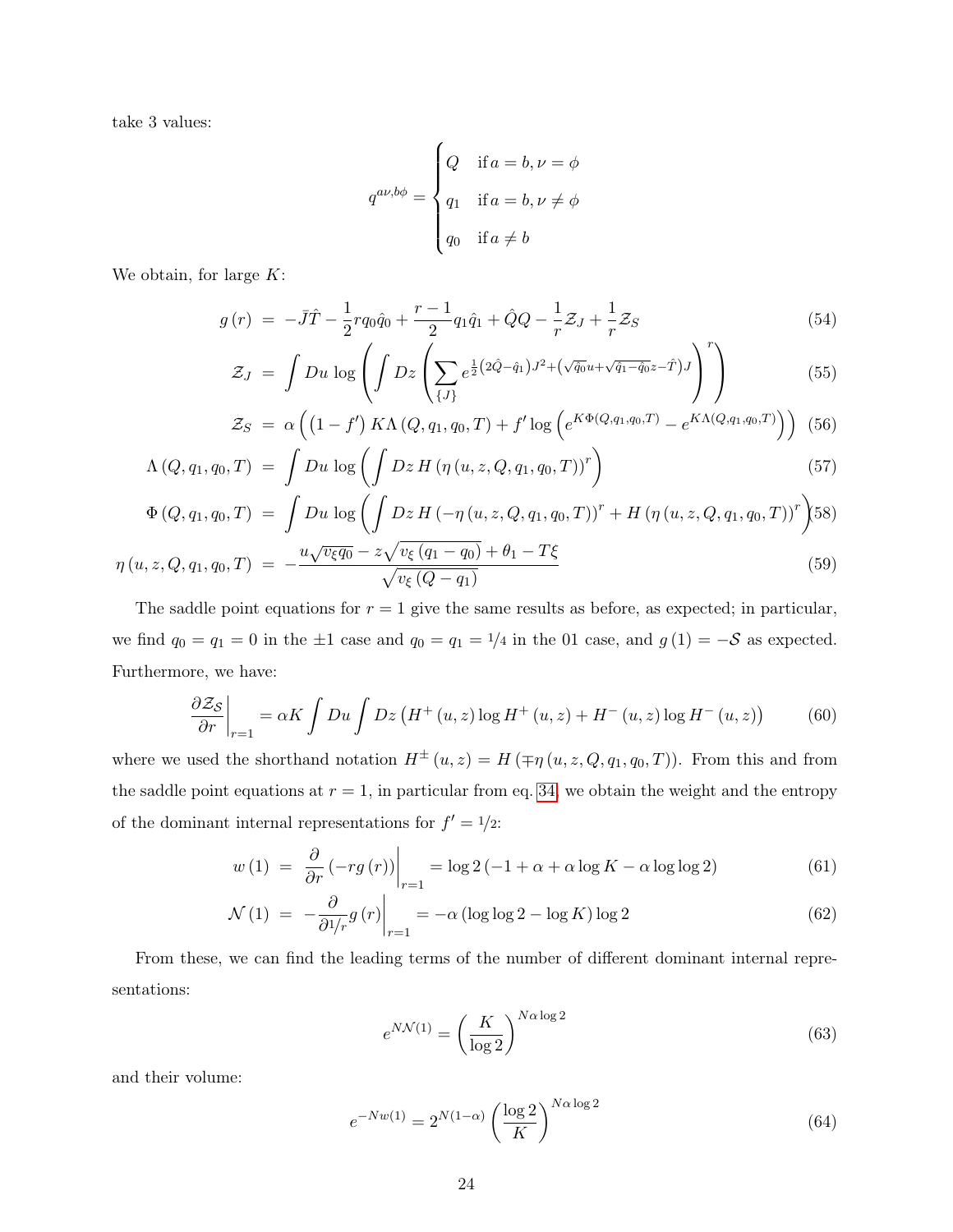#### VI. APPENDIX: TIME DISCRETIZATION

#### A. Modified BP-inspired learning scheme for continuous inputs

The learning protocol presented in section III B can be easily generalized to the case in which the input patterns  $\xi_{it}^{\mu}$  are not binary, but positive and continuous: the only required change is that the update rules, rather then being applied only to those synapses for which  $\xi_{it^*}^\mu = 1$ , are applied to all synapses with probability  $p_i^{\mu} = \min(\xi_{it^*}^{\mu}, 1)$ . Therefore, the actions taken upon determining  $t^*$  and the value  $\Phi^{\mu}$  are:

 $\Phi^{\mu} > 1$ : do nothing

- $0 < \Phi^{\mu} \leq 1$ : with probability r, update synapses for which  $J_i = \sigma_{\exp}^{\mu}$ , each with probability  $p_i^{\mu}$  $\frac{\mu}{i}$ ; with probability  $(1 - r)$  do nothing
- $\Phi^{\mu} \leq 0$ : update all synapses, each with probability  $p_i^{\mu}$ i

In order for this generalization to be effective without furher modifications of the algorithm, it is crucial that a normalization step is applied to the inputs (see next section).

As an additional generalization, we also introduce a robustness parameter  $\rho$  and re-define  $\Phi^{\mu}$  =  $\sigma^\mu_{\rm exp} \Delta^\mu_{t^\prime}$  $t_t^{\mu} - \rho \theta$ , where  $\theta$  is the firing threshold: this forces the learning algorithm to seek solutions in which the depolarization is far from the threshold. In the numerical experiments described in section III C we used the value  $\rho = 0.2$ , increasing it from 0 in steps of 0.01 for 1000 iterations at each step; the other parameters of the model used in those tests were  $N = 1000, K = 50, h_{\text{max}} = 25$ and  $r = 0.3$ .

#### B. Pattern time-discretization

In this section we describe the time-discretization process mentioned in section III C: we consider a continuous-time model as described in the Introduction; then, for any given input spike train, we compute the post-synaptic-potential trace  $R_i^{\mu}$  $\sum_{t_i^{\mu}}^{ \mu}(t) = \sum_{t_i^{\mu} < t} v(t - t_i^{\mu})$  $\binom{\mu}{i}$ , where  $v(t)$  is the temporal kernel of the membrane. We divide the time window  $T$  in  $K$  equal bins, and for each bin  $k$  we compute the input  $\xi_{ik}^{\mu}$  as the fraction of the membrane kernel in that bin:

$$
\xi_{ik}^{\mu} = \frac{1}{t_m - t_s} \int_{k-\text{th bin}} dt \ R_i^{\mu}(t) \tag{65}
$$

where we used the fact that  $\int_0^\infty dt \ v(t) = t_m - t_s$  with out choice of v.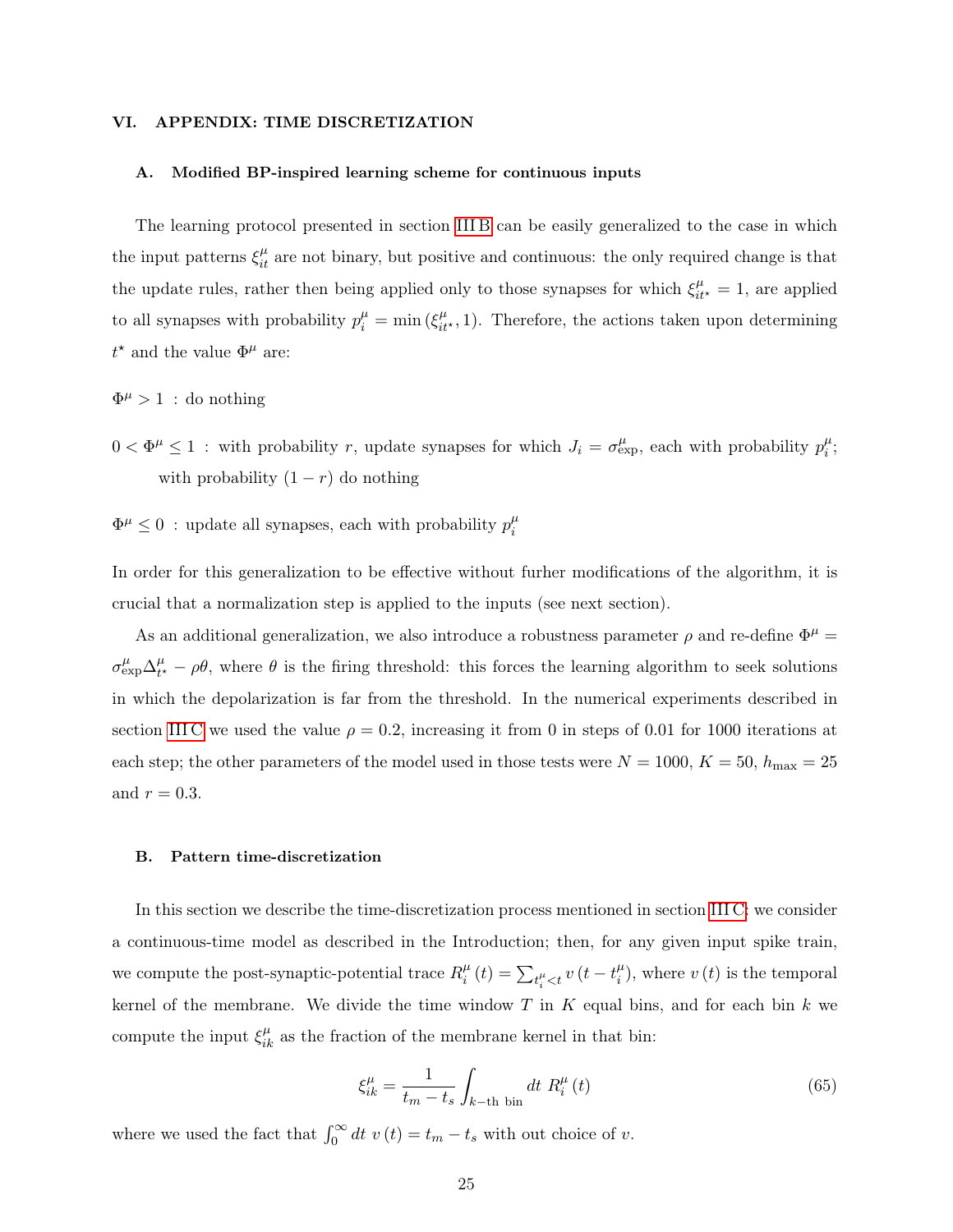Note that the resulting  $\xi_{ik}^{\mu}$  can be greater than 1, but this is rare under the sparsity regime which we considered.

The time-discretized patterns can then be passed to the discrete algorithm for deriving a vector of synaptic weights, which in turn can be tested on the original model. In our numerical experiments, we generated input spike trains by a Poisson process with a rate chosen as to obtain the correct value of the input frequency  $f$  (see section I) after the discretization in  $K$  time bins. When testing the solution, we used the value of the firing threshold for the continuous unit which gave the lowest number of errors.

- [1] Gütig R and Sompolinsky H 2006 Nature Neuroscience 9 420–428 ISSN 1097-6256 URL [http://www.](http://www.nature.com/neuro/journal/v9/n3/abs/nn1643.html) [nature.com/neuro/journal/v9/n3/abs/nn1643.html](http://www.nature.com/neuro/journal/v9/n3/abs/nn1643.html)
- [2] Johansson R S and Birznieks I 2004 Nature Neuroscience 7 170–177 ISSN 1097-6256 URL [http:](http://www.nature.com/neuro/journal/v7/n2/full/nn1177.html) [//www.nature.com/neuro/journal/v7/n2/full/nn1177.html](http://www.nature.com/neuro/journal/v7/n2/full/nn1177.html)
- [3] deCharms R C and Merzenich M M 1996 Nature 381 610–613 ISSN 0028-0836
- [4] Meister M, Lagnado L and Baylor D A 1995 Science 270 1207–1210 ISSN 0036-8075
- [5] Wehr M and Laurent G 1996 Nature 384 162–166 ISSN 0028-0836
- [6] Rubin R, Monasson R and Sompolinsky H 2010 Physical Review Letters 105 218102 URL [http:](http://link.aps.org/doi/10.1103/PhysRevLett.105.218102) [//link.aps.org/doi/10.1103/PhysRevLett.105.218102](http://link.aps.org/doi/10.1103/PhysRevLett.105.218102)
- [7] Braunstein A and Zecchina R 2006 Physical Review Letters 96 030201 URL [http://prl.aps.org/](http://prl.aps.org/abstract/PRL/v96/i3/e030201) [abstract/PRL/v96/i3/e030201](http://prl.aps.org/abstract/PRL/v96/i3/e030201)
- [8] Baldassi C, Braunstein A, Brunel N and Zecchina R 2007 Proceedings of the National Academy of Sciences 104 11079–11084 ISSN 0027-8424, 1091-6490 PMID: 17581884 URL [http://www.pnas.org/](http://www.pnas.org/content/104/26/11079) [content/104/26/11079](http://www.pnas.org/content/104/26/11079)
- [9] Baldassi C 2009 Journal of Statistical Physics 136 ISSN 0022-4715 (Print) 1572-9613 (Online) URL <http://www.springerlink.com/content/r07772l167526045/>
- [10] Mézard, M 1989 Journal of Physics A: Mathematical and General 22 2181–2190 ISSN 0305-4470, 1361-6447
- [11] Braunstein A, Kayhan F, Montorsi G and Zecchina R 2007 Encoding for the blackwell channel with reinforced belief propagation IEEE International Symposium on Information Theory (ISIT07) pp 1891– 1895
- [12] Bailly-Bechet M, Borgs C, Braunstein A, Chayes J, Dagkessamanskaia A, François J and Zecchina R 2010 Proceedings of the National Academy of Sciences 108 882–887 ISSN 0027-8424 URL [http:](http://www.pnas.org/content/108/2/882.short) [//www.pnas.org/content/108/2/882.short](http://www.pnas.org/content/108/2/882.short)
- [13] Mézard M, Parisi G and Zecchina R 2002 Science 297 812 815 ISSN 10959203